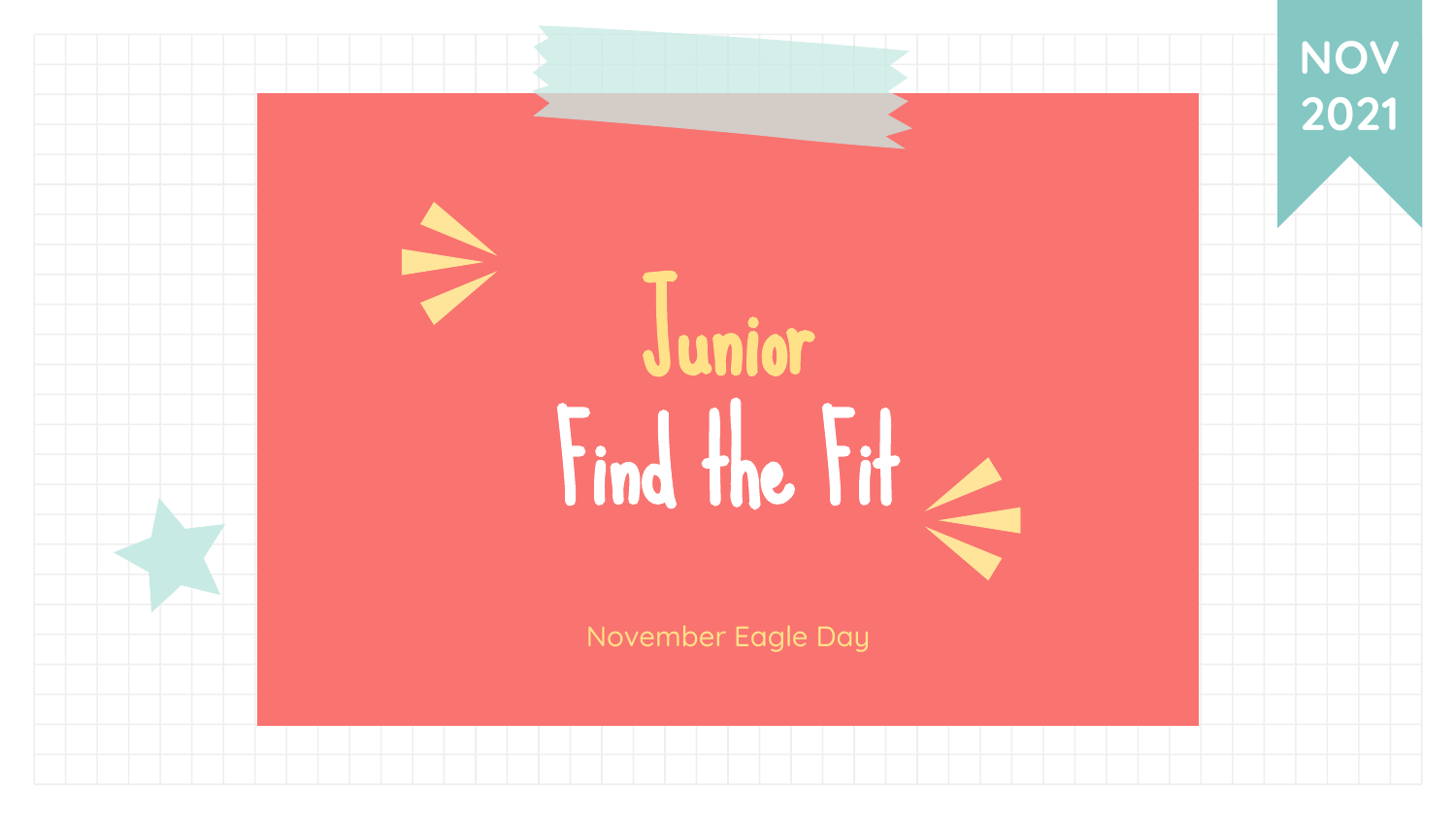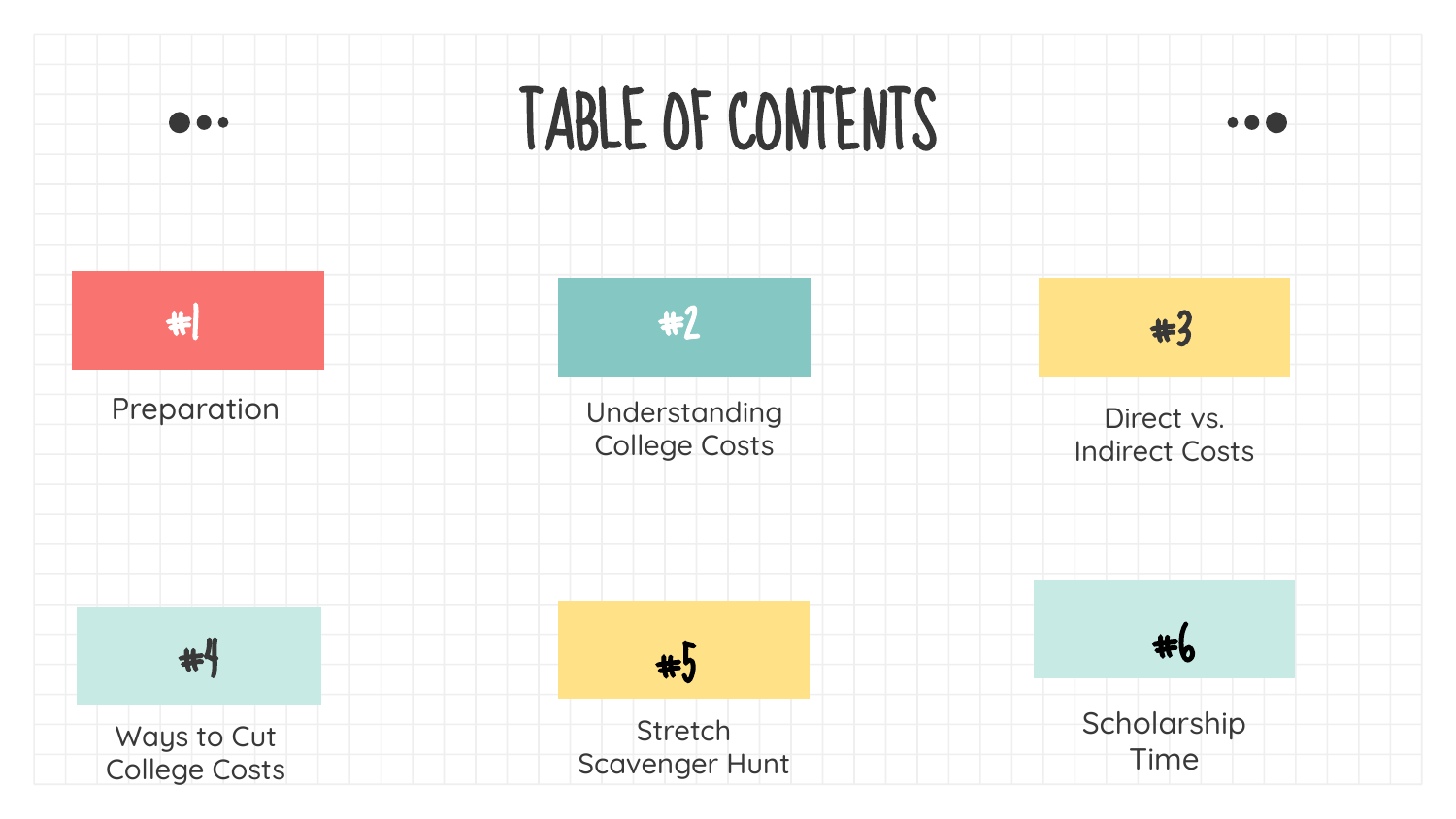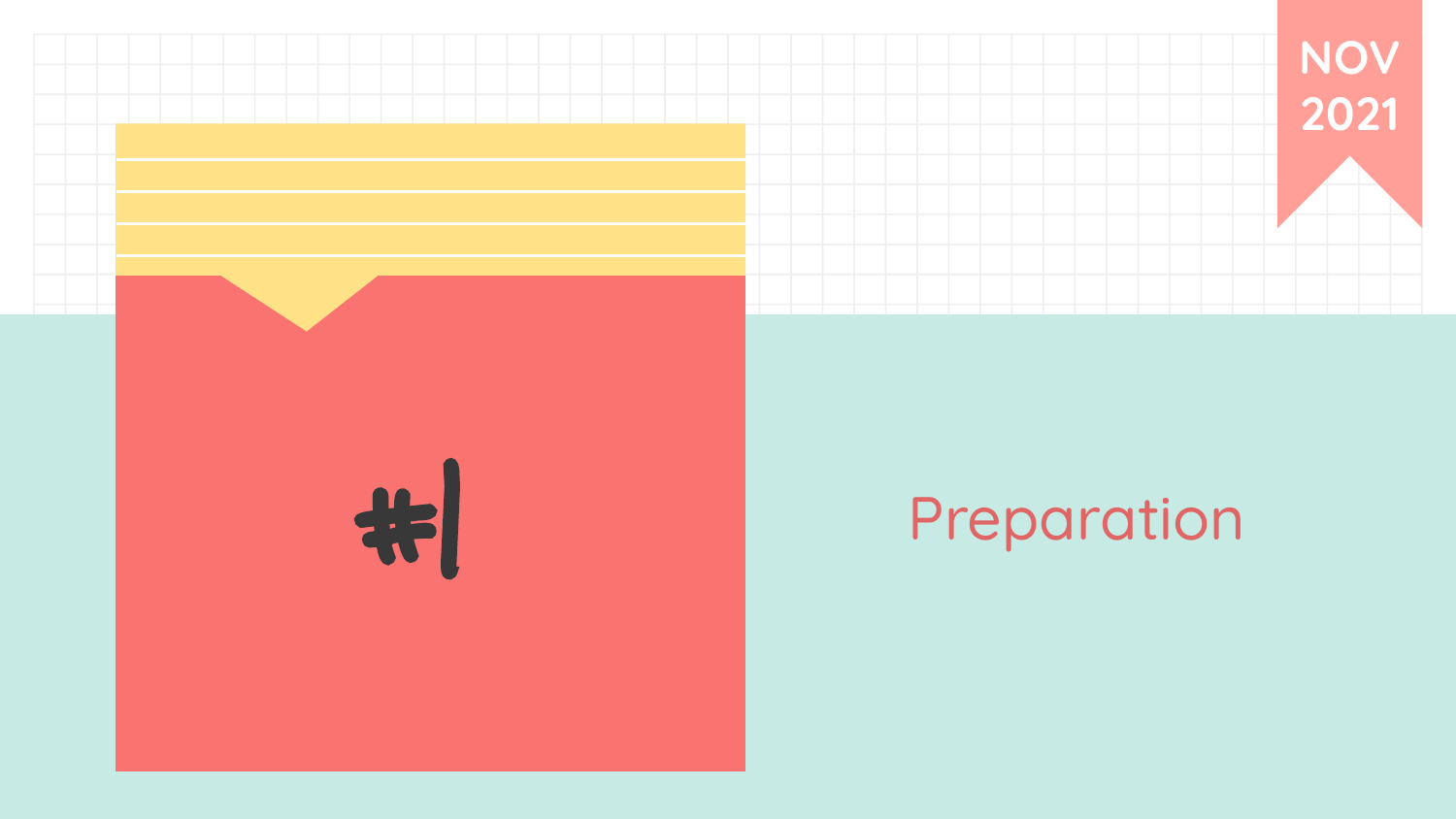# $\star \star \star$  Decide what type of college you want to attend  $\star \star \star$

# Types of Schools

Community college is very affordable. The average tuition is half that of a public or private university. Part of this is because these 2-year colleges are stripped down, avoiding things like big campus buildings and extracurricular programs that increase the cost.

Public four-year schools are funded by state and local governments. Private four-year schools are not affiliated with the government. Some are non-profit (funded by private foundations or religious denominations) or they are for-profit businesses (career, online or technical schools). Since private schools receive less or no money from the state, they usually cost the same whether you live in or outside of the state.

Cost will vary from school to school. This is why you should research schools you are interested in.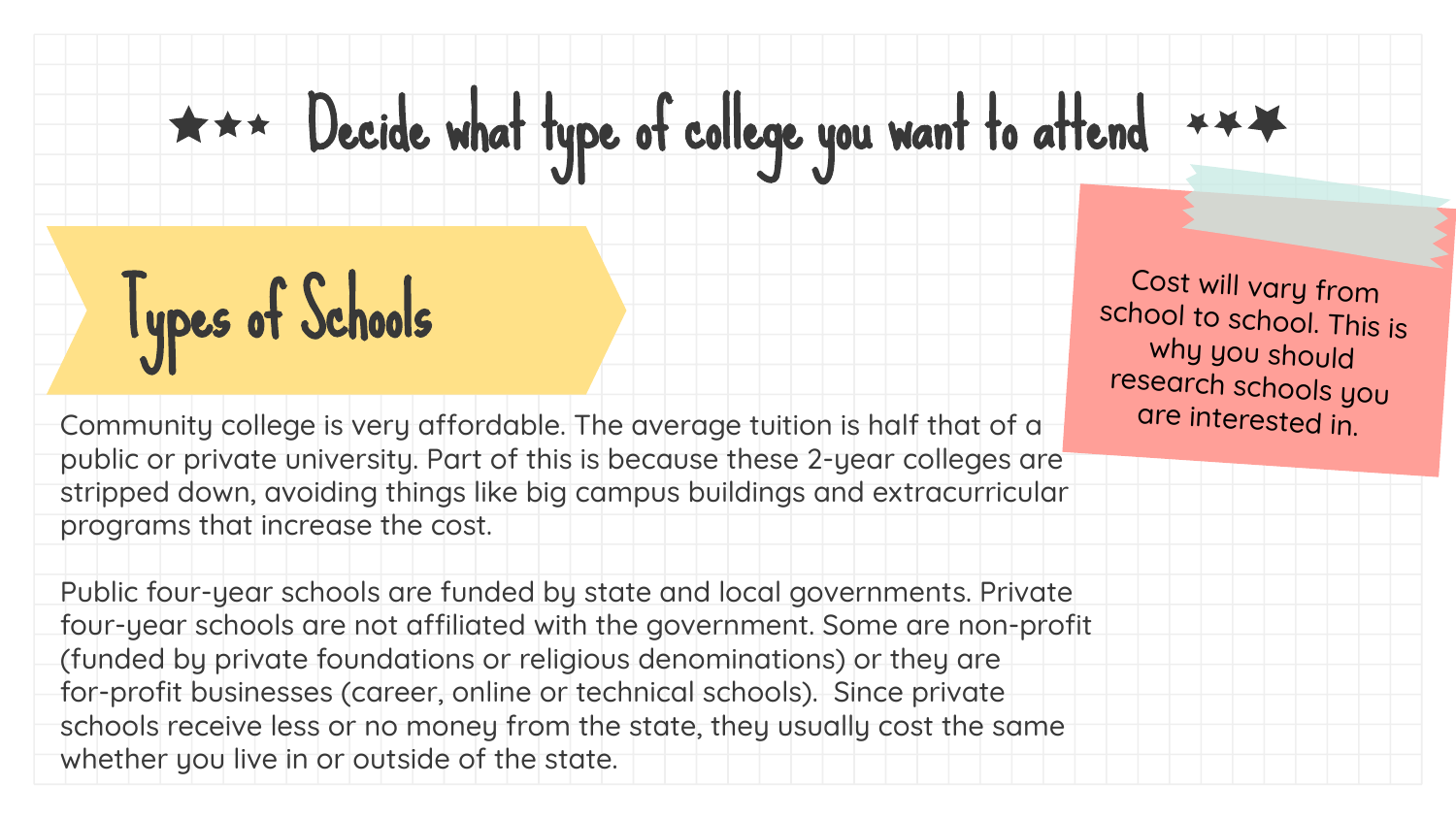

## Understanding College Costs

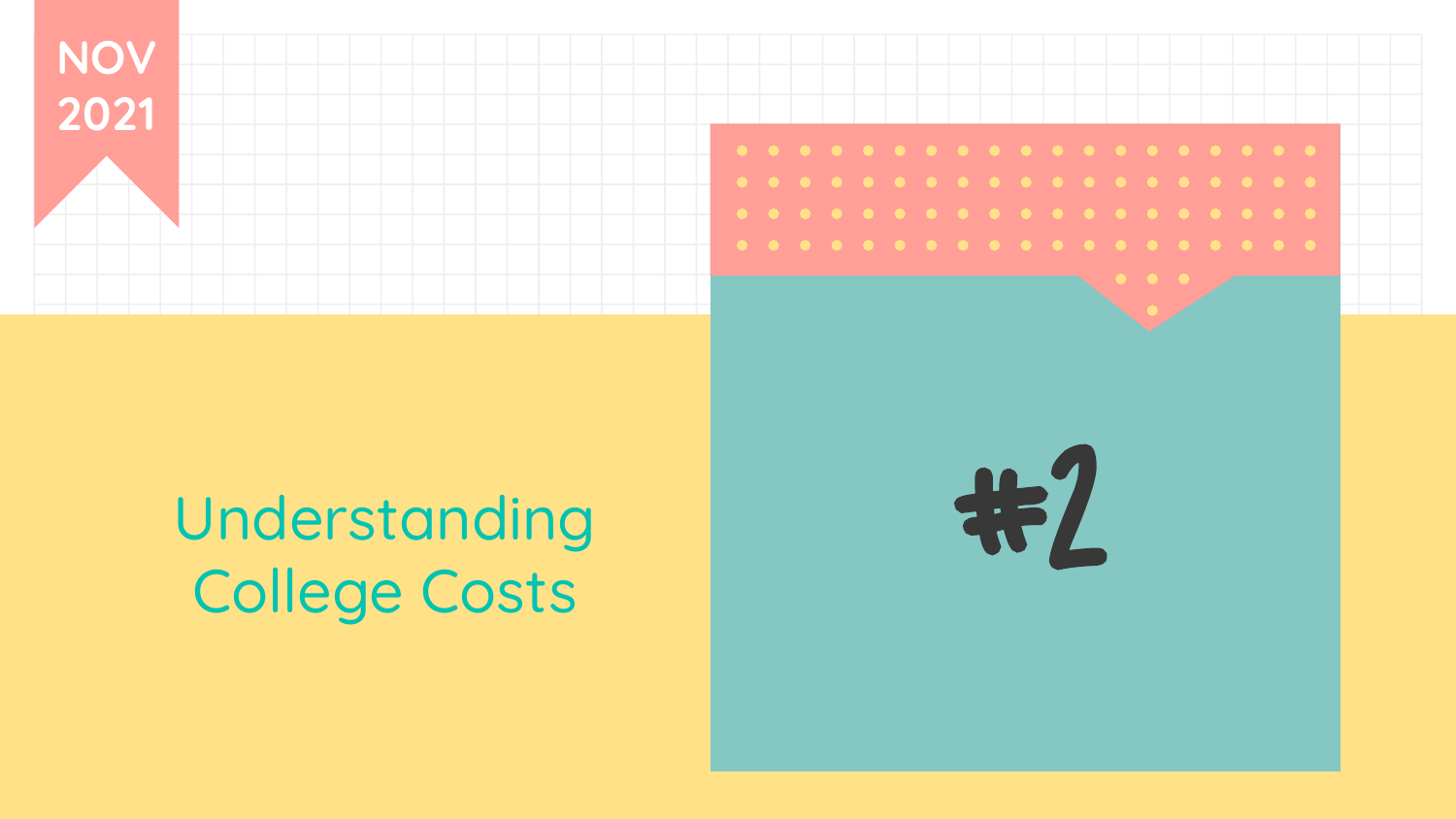# Common College Costs

#### 1. Tuition

The cost of taking courses. Course costs vary by school.

## 2. Room and Board

Room and food costs vary by school.

#### 3. Fees

Fees depend upon your school Examples include activity fees and parking decal fees. School will provide a list.

## 4. Books and Supplies

Books can be expensive. Supplies can include book bags, notebooks, pens and pencils, etc.

### 5. Equipment & Room Materials

This could include a computer and printer, microwave and refrigerator, sheets, towels, etc.

#### 6. Travel & Misc.

If you commute to school, include gas costs. If you live on campus, include travel during school breaks. You may also want to include clothing and mobile phone costs.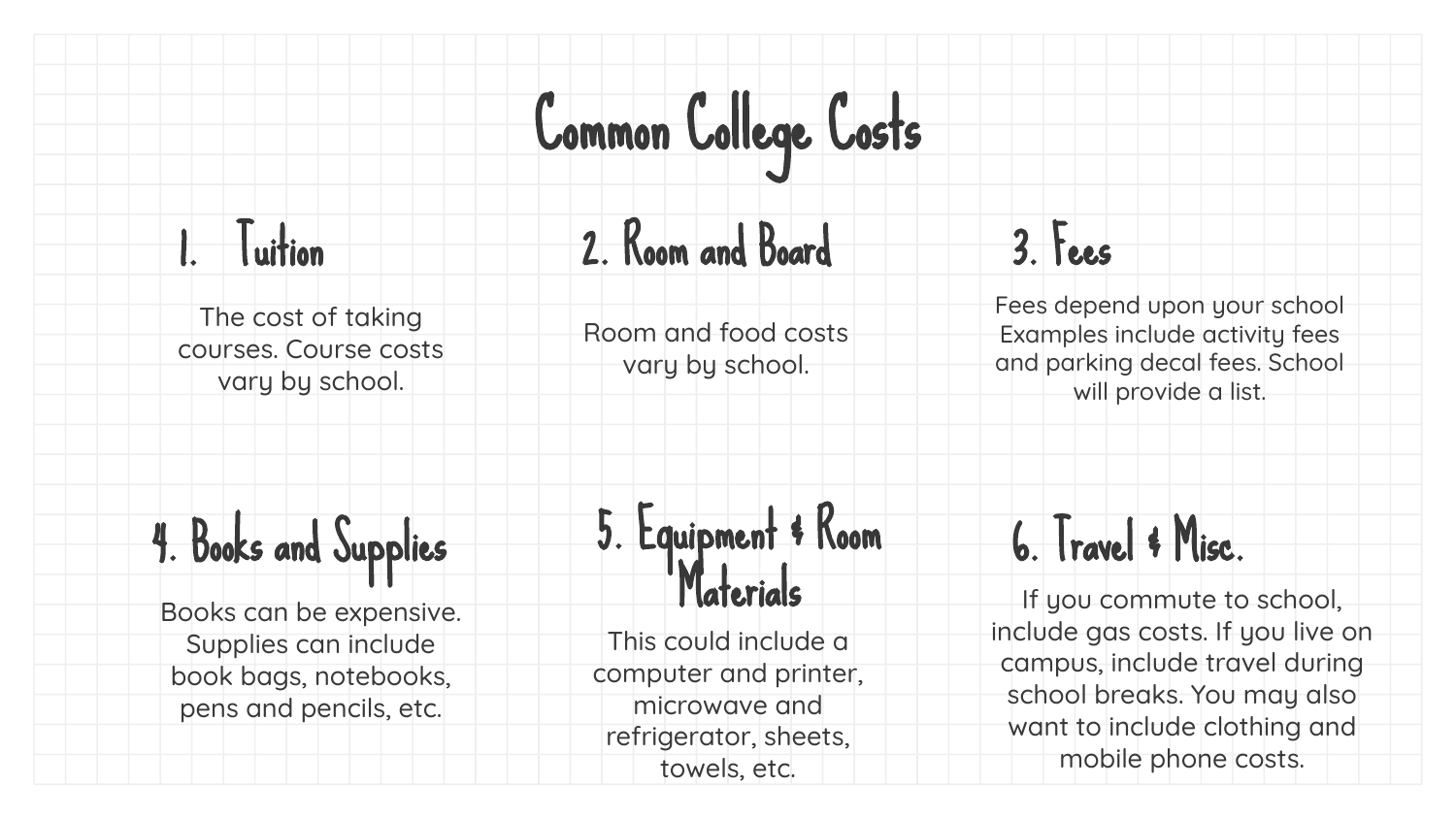# Understanding College Costs

You each have an idea of how expensive college can be but you often don't realize how much college really costs. Whether you are thinking about college as something that will be over a decade long or you are building your list of colleges to apply to, we are going to take some time today to break down the college costs.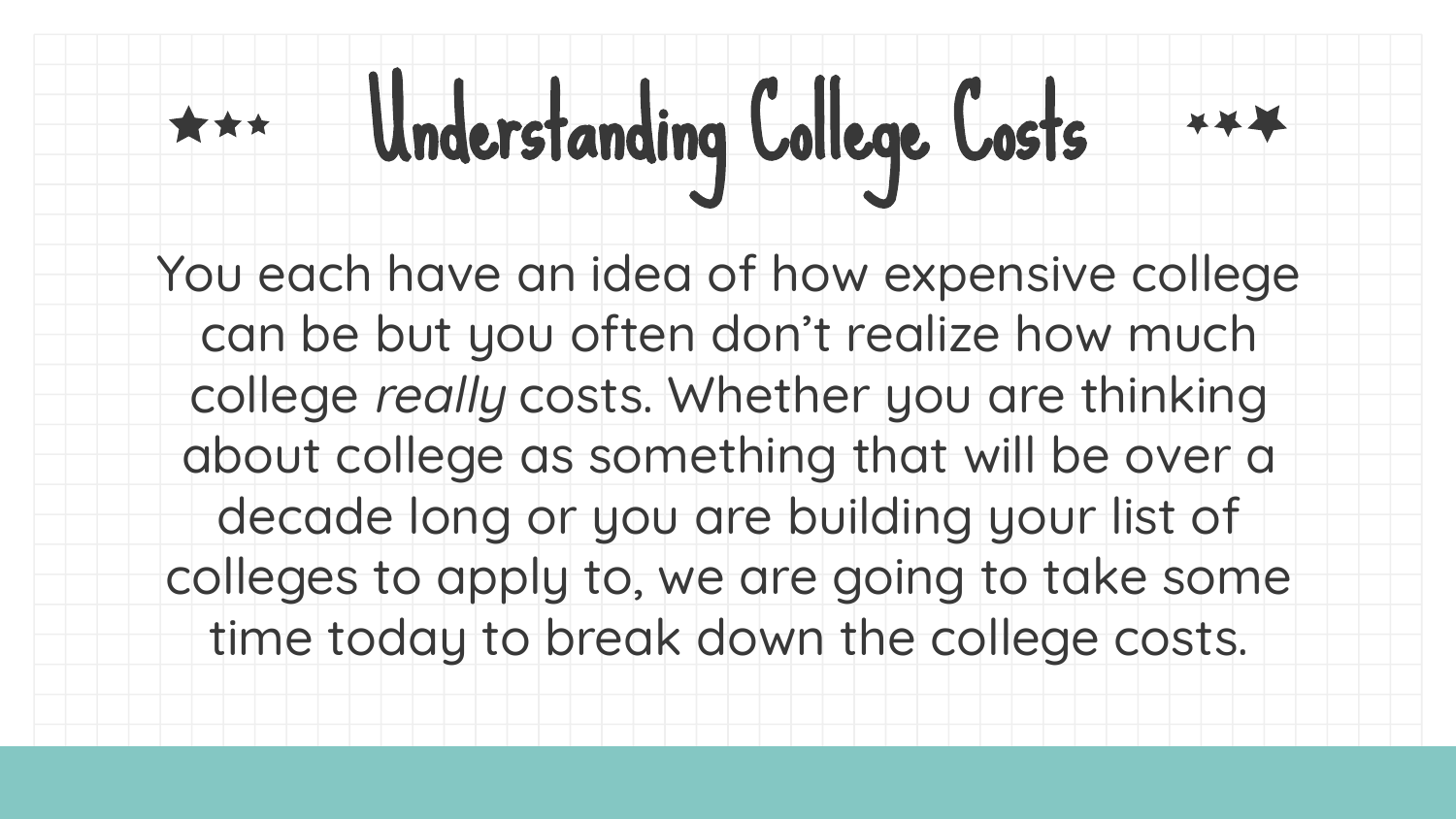# What is Sticker Price?

Every college has a "sticker price" that is a fully loaded retail price of every component of college costs. This includes tuition, fees, room and board, books and supplies, personal expenses, and loan fees.

Many colleges refer to the "sticker price" as the **Cost of Attendance** on their website and financial aid offers. At times, this number may vary depending on how many classes you plan on taking or your housing options. For instance, a single room will be more expensive than a shared dorm or apartment.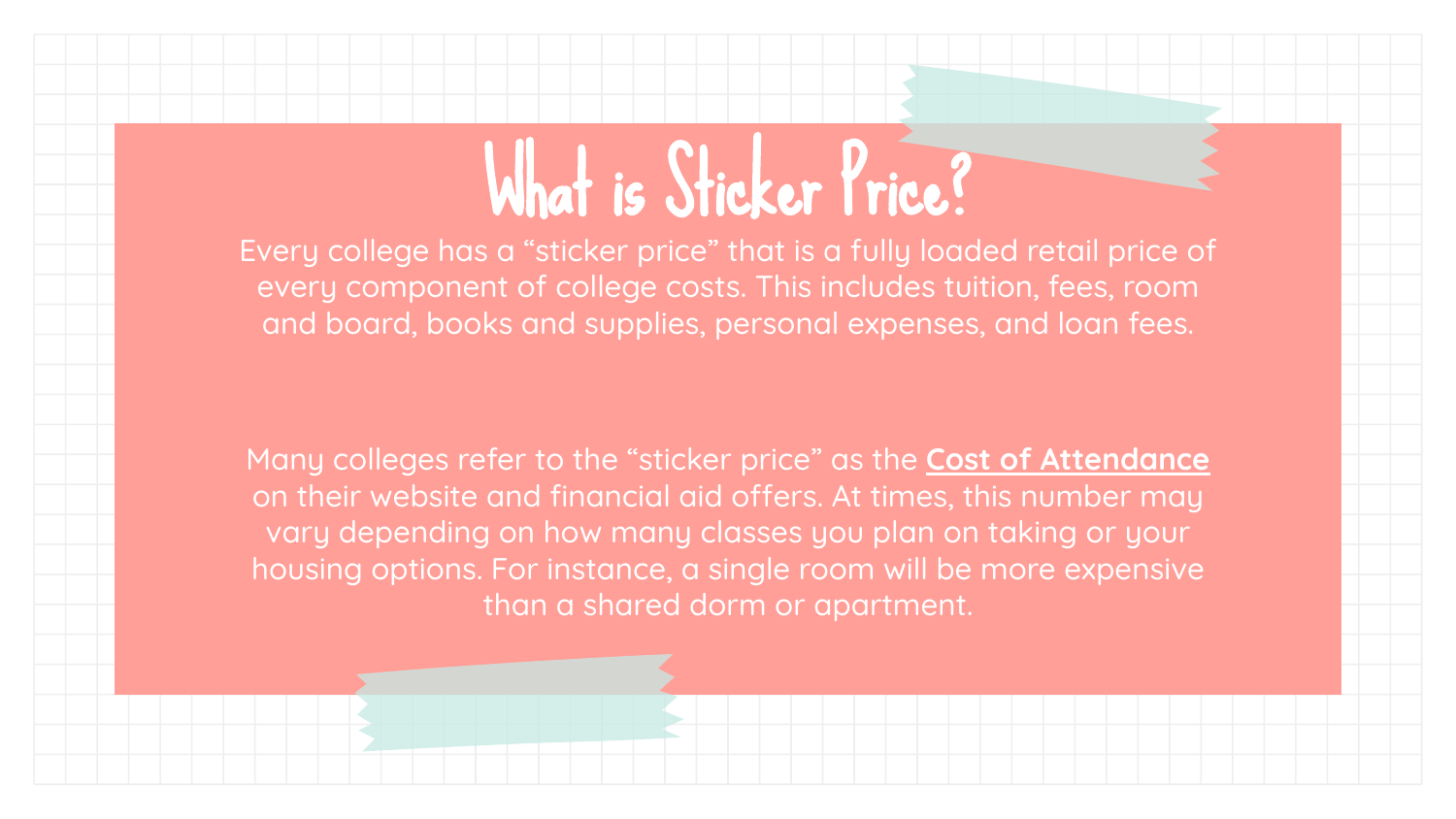# \$\$\$\$\$\$

All too often, students and parents see or visit a college and ask, 'How much does it cost to go to school here?" This really is the wrong question if money matters in your college decision. The real question is, "What will this school cost

me?"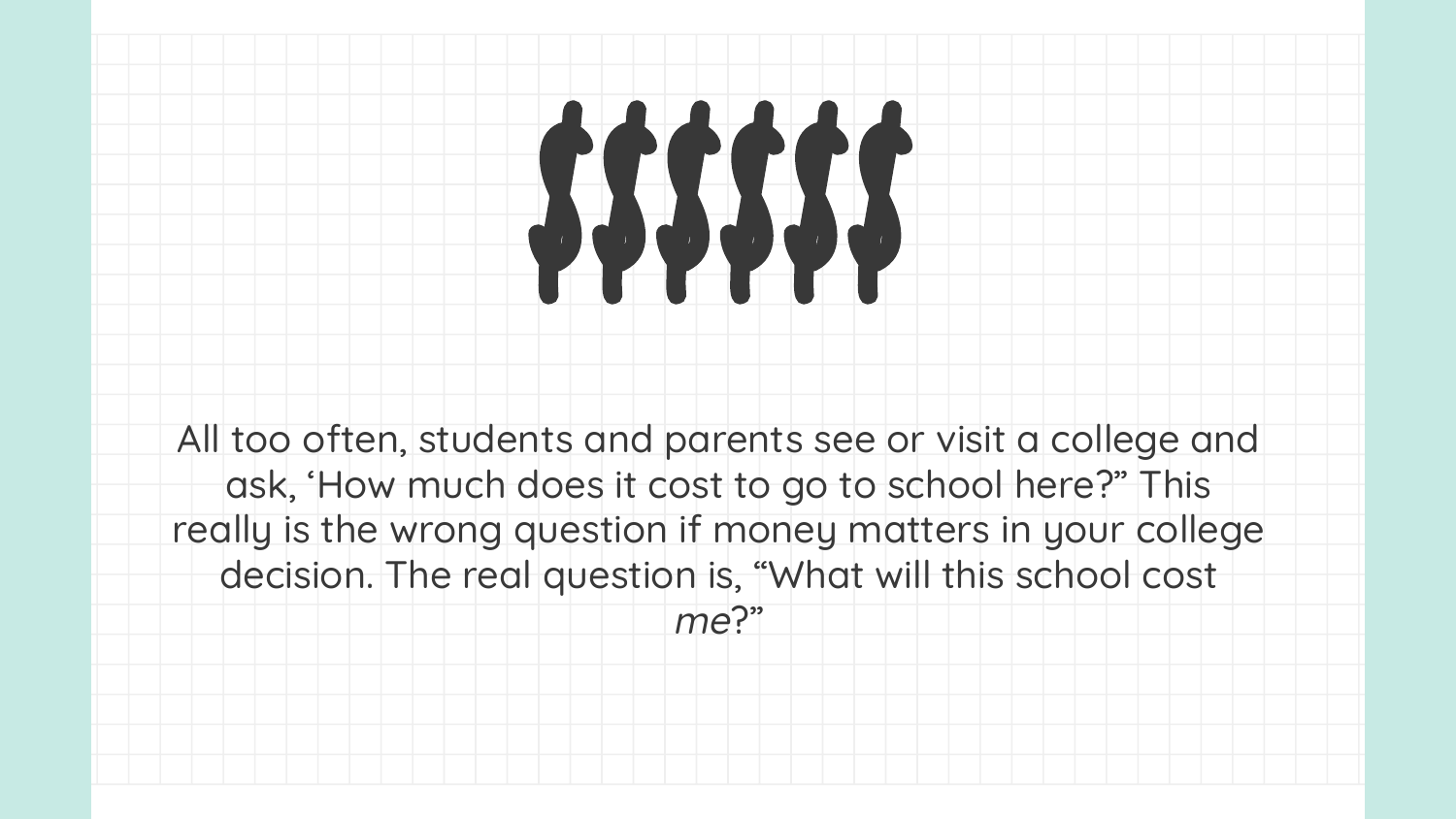

Net Price

Luckily, many breath a bit easier when they better understand Net Price.

Much like the sticker price of a new car on the Honda lot, most people pay a lower amount.

College Net Price takes the "sticker price" or Cost of Attendance and subtracts all the free money sources you are awarded.

Your college's "sticker price" may be \$23,696 but after financial aid is applied you will have a lower (and sometimes no) price to pay.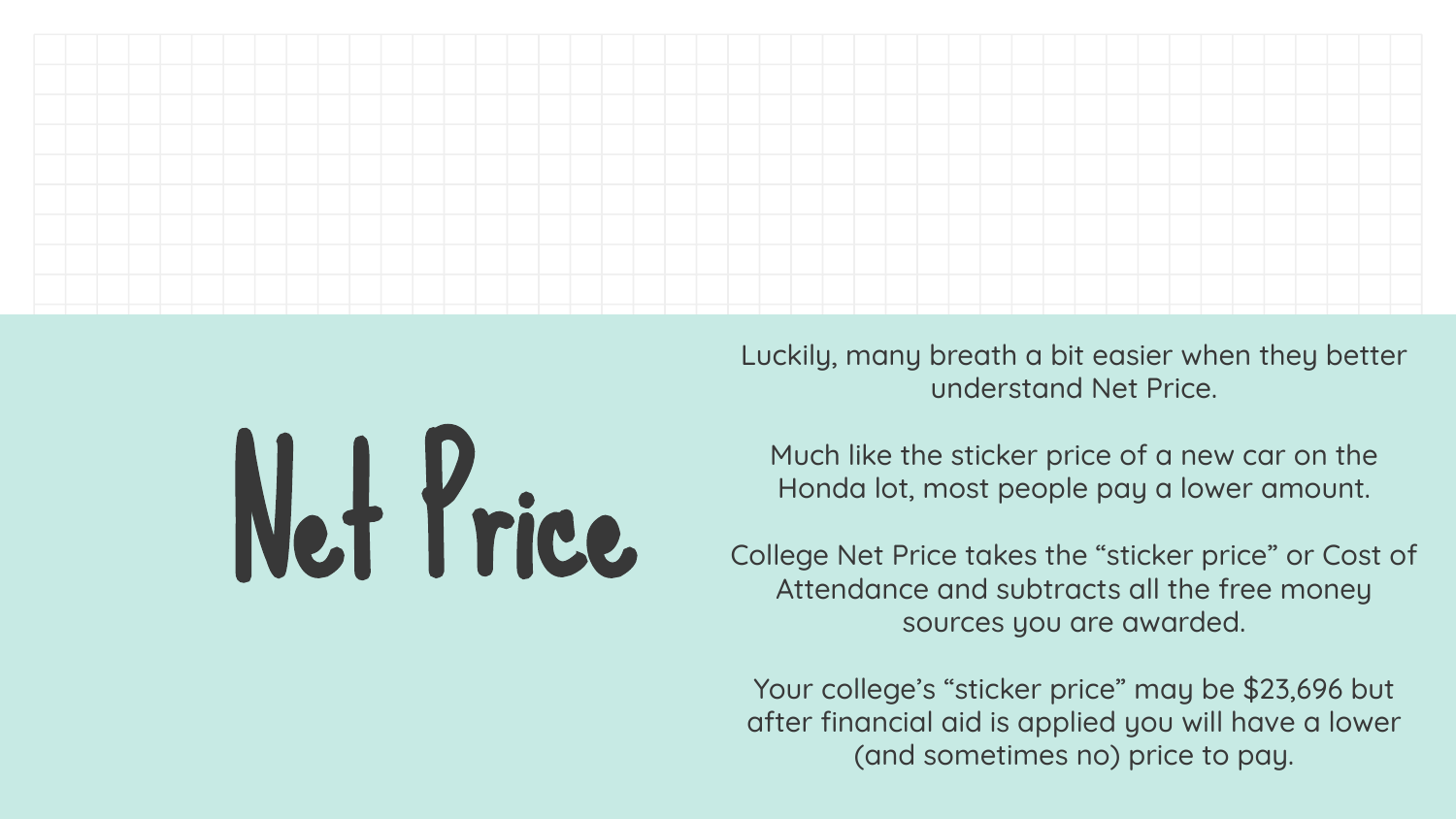

## Direct vs. Indirect Costs

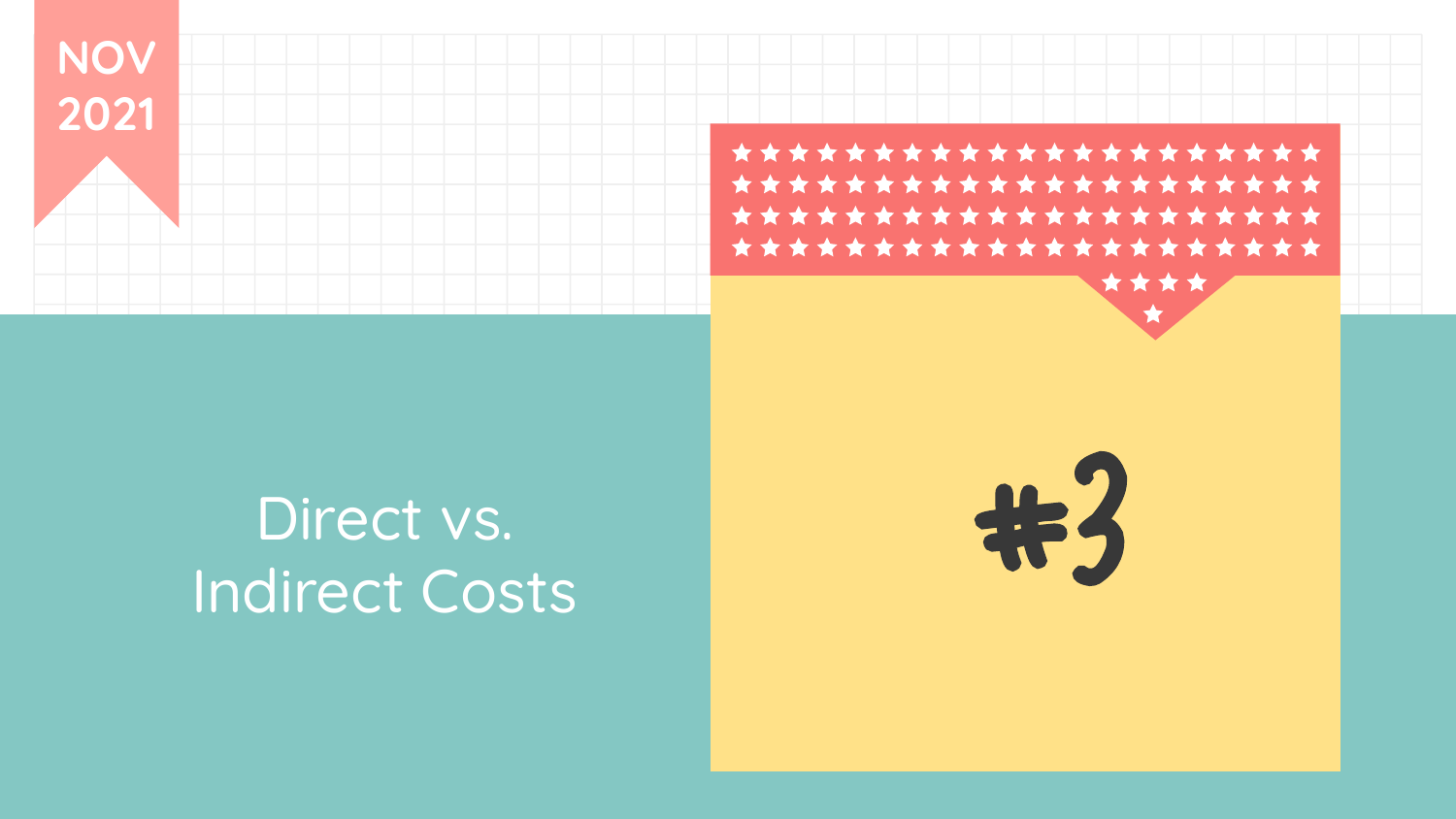# College cost is the total sum of tuition, fees, room, board, and miscellaneous expenses.

However, this can be broken down even further...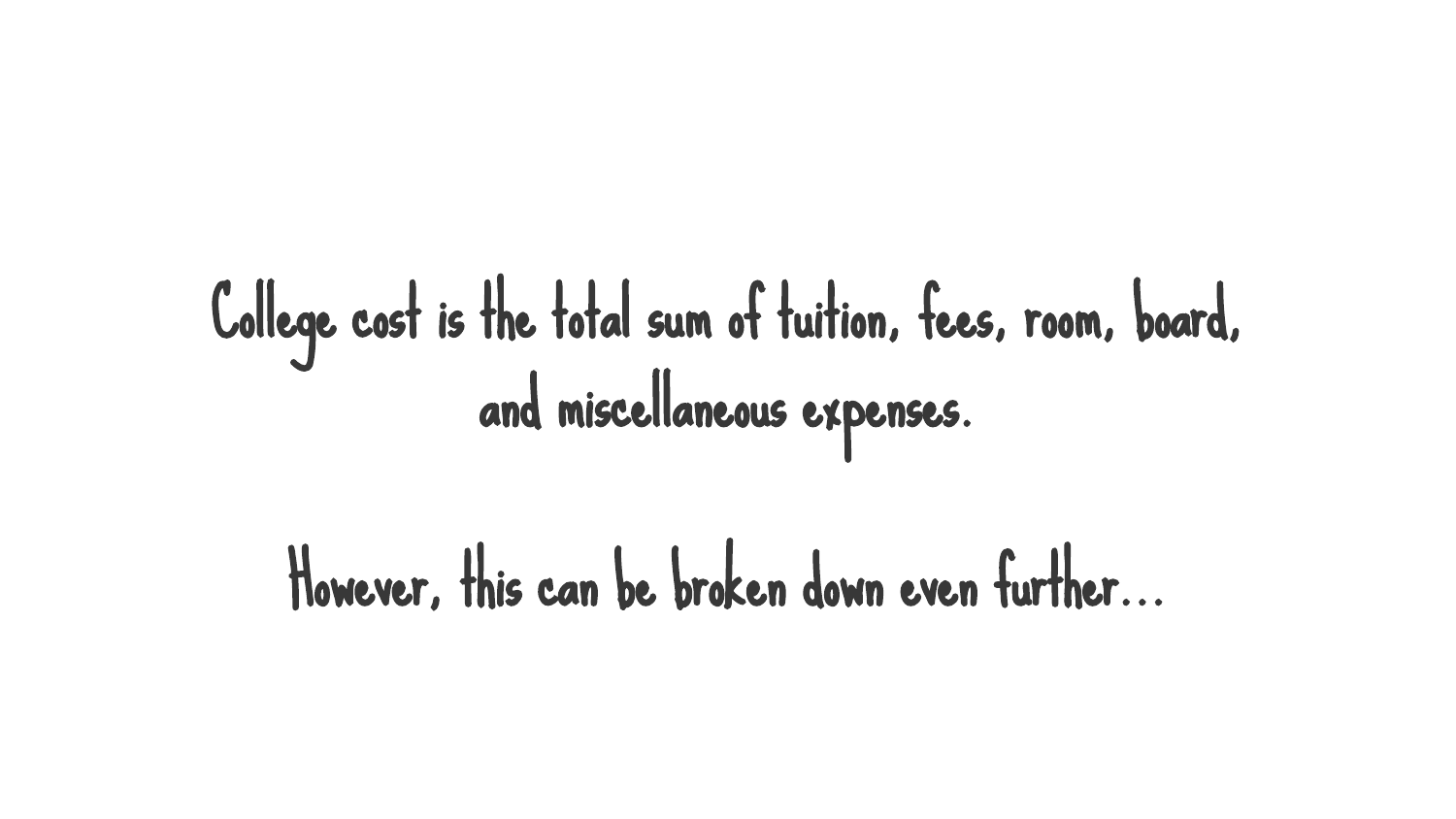

Direct cost refers to **tuition/fees and housing**.

**Tuition**- generally calculated as a rate per class (or credit hour). As a full time student you will be expected to take 12-15 hours of weekly classes per semester (which is usually 4-5 classes per semester).

**Fees**- most schools charge set fees for services such as activities or athletic facilities.

**On campus housing and board**- if you live on campus and eat in dining facilities. Housing and meal plans can vary significantly.



These costs MUST be paid upfront and directly to the college.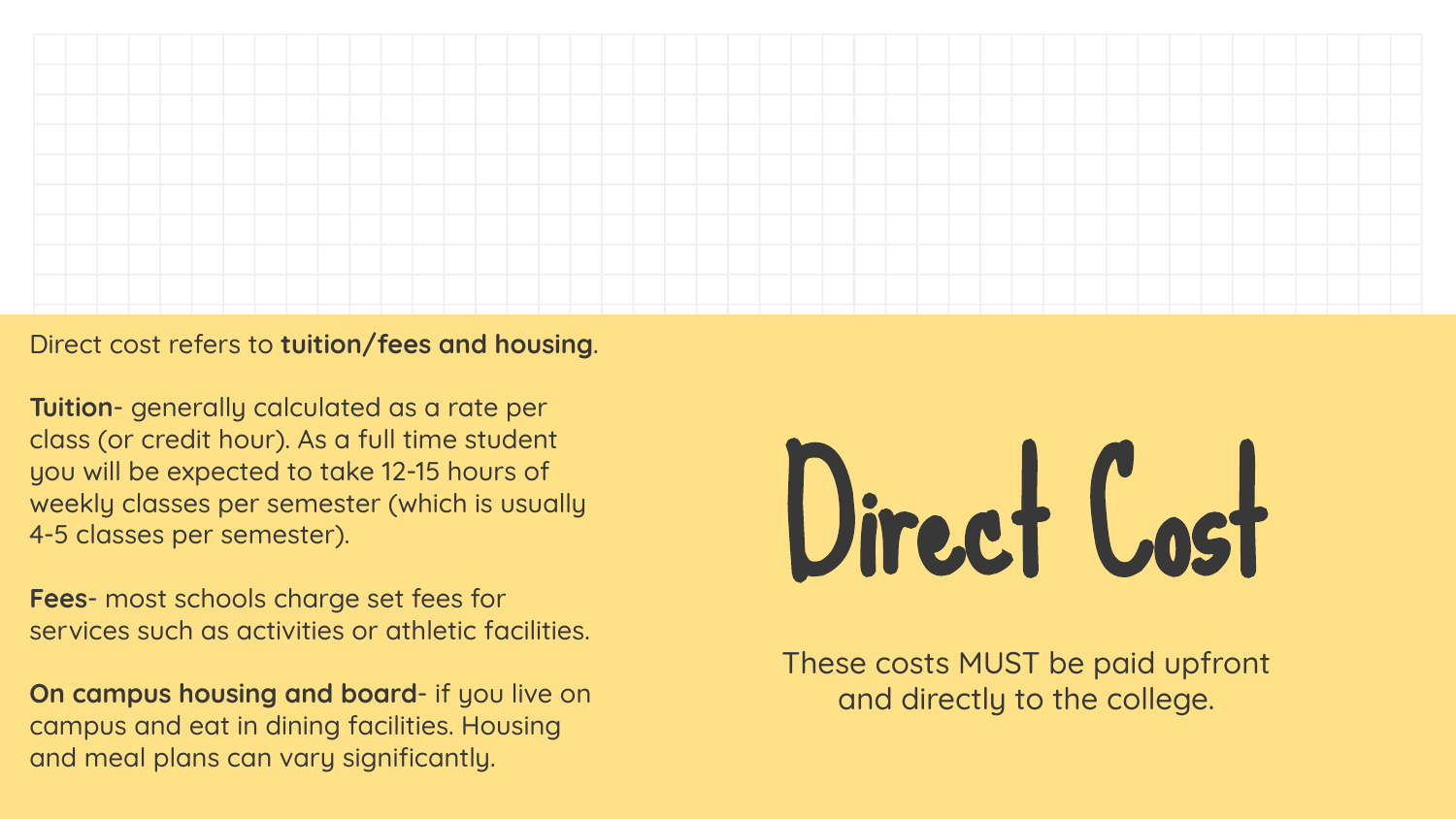

Direct cost refers to any other educational expenses such as **books/supplies, transportation, and miscellaneous costs**.

**Books/Supplies**- books can get very expensive and some classes require you to buy more supplies (lab equipment, cameras, clothing, etc.)

**Transportation**- If you are going to commute you need to factor in gas, car insurance, maintenance and parking fees.

**On campus housing** - this would include rent, furnishing, utilities, and meals.

**Personal expenses**- clothing, laundry, cell phone, entertainment, etc.

# Indirect Cost

These costs are not directly paid to the college. These generally are your own personal expenses.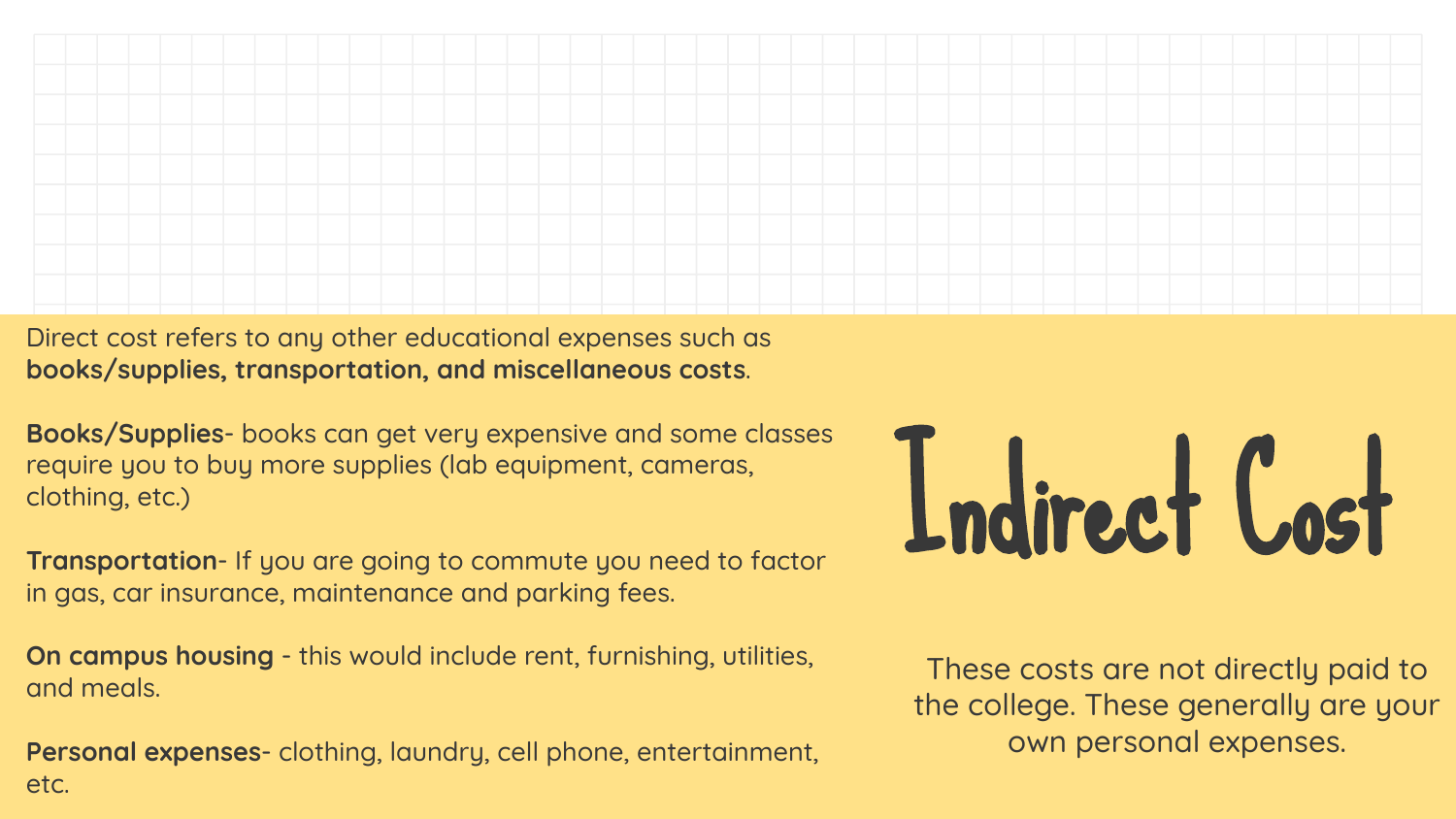# ETSU Cost of Attendance

Take a look at ETSU's sticker price for incoming freshmen this year.

#### **Undergraduate Student Estimated Costs**

| In-State &<br>3order<br>Counties         | <b>2021-22 STUDENT ESTIMATED</b><br><b>COST</b>                                                                                |          |
|------------------------------------------|--------------------------------------------------------------------------------------------------------------------------------|----------|
|                                          | <b>TUITION FOR ONE</b><br><b>SEMESTER</b>                                                                                      | \$4,935  |
| -Of-<br>State -<br>YY, VA, NC,<br>SC, GA | <b>HOUSING AND MEAL</b><br><b>PLAN FOR ONE</b><br><b>SEMESTER</b>                                                              | \$4,469  |
|                                          | SEMESTER TOTAL                                                                                                                 | \$9,404  |
| Dut-Of-<br>State -                       | <b>ANNUAL TOTAL</b>                                                                                                            | \$18,808 |
| <b>All Other</b><br>States               | "North Carolina: Ashe, Avery, Haywood, Madison,<br>Mitchell, Watauga, & Yancey<br>*Virginia: Grayson, Lee, Scott, & Washington |          |

\*Estimate only based on full time undergraduate students enrolled in 15 hours a semester.

\*Fees for this Academic Year have not been approved by the Board of Trustees. Please check back often for updates.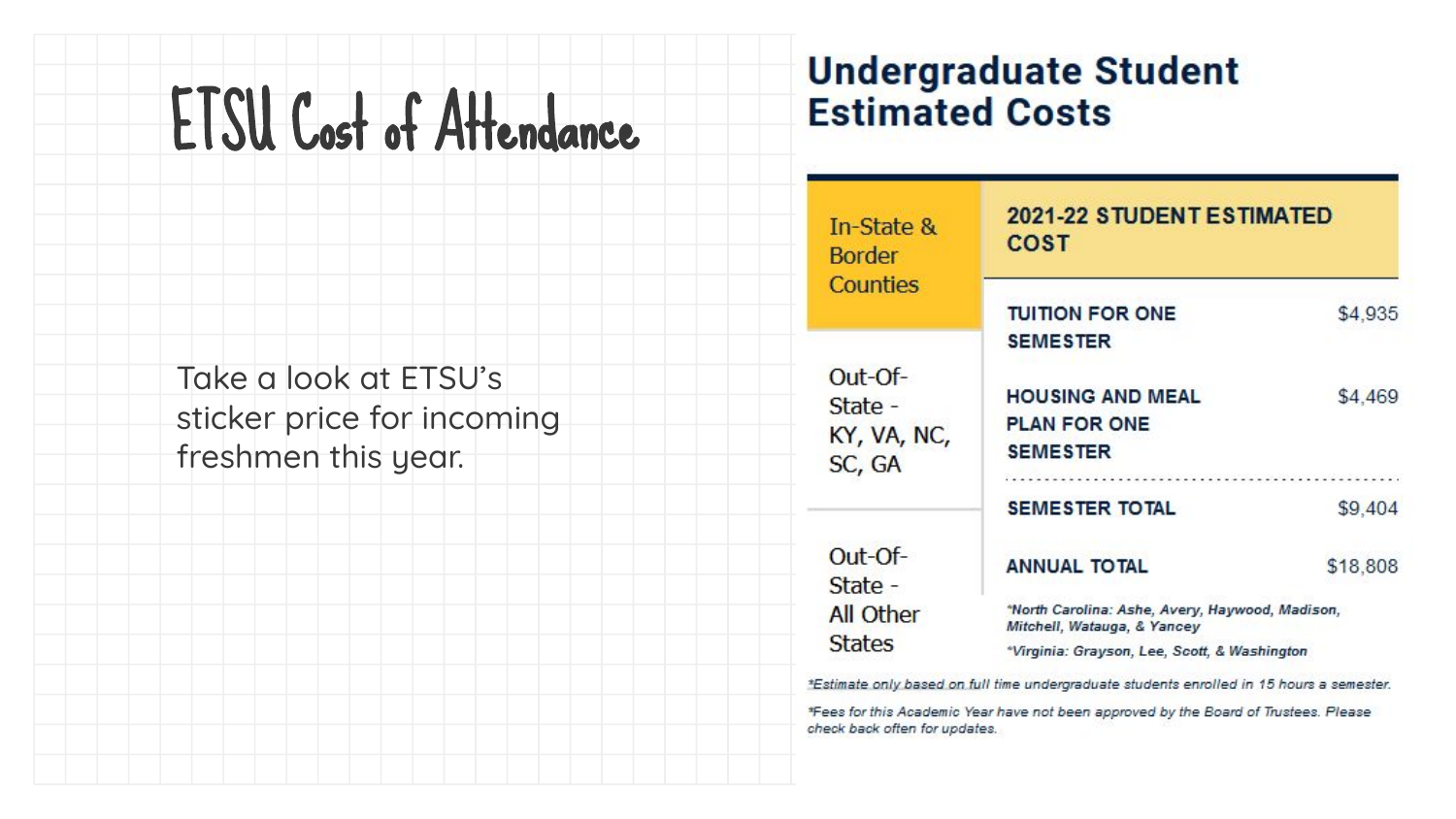#### **PROMISE PLUS**

ETSU Promise Plus is an exciting new program at East Tennessee State University for first-time, full-time TN resident freshmen eligible for the Tennessee Education Lottery (HOPE) Scholarship and the maximum Pell Grant. Unlike any other promise scholarships available to Tennessee residents, ETSU Promise Plus provides last-dollar tuition assistance and program services fees, PLUS more.



[https://www.etsu.edu/financial-aid-a](https://www.etsu.edu/financial-aid-and-scholarships/freshman-new-student/default.php) [nd-scholarships/freshman-new-stude](https://www.etsu.edu/financial-aid-and-scholarships/freshman-new-student/default.php) [nt/default.php](https://www.etsu.edu/financial-aid-and-scholarships/freshman-new-student/default.php)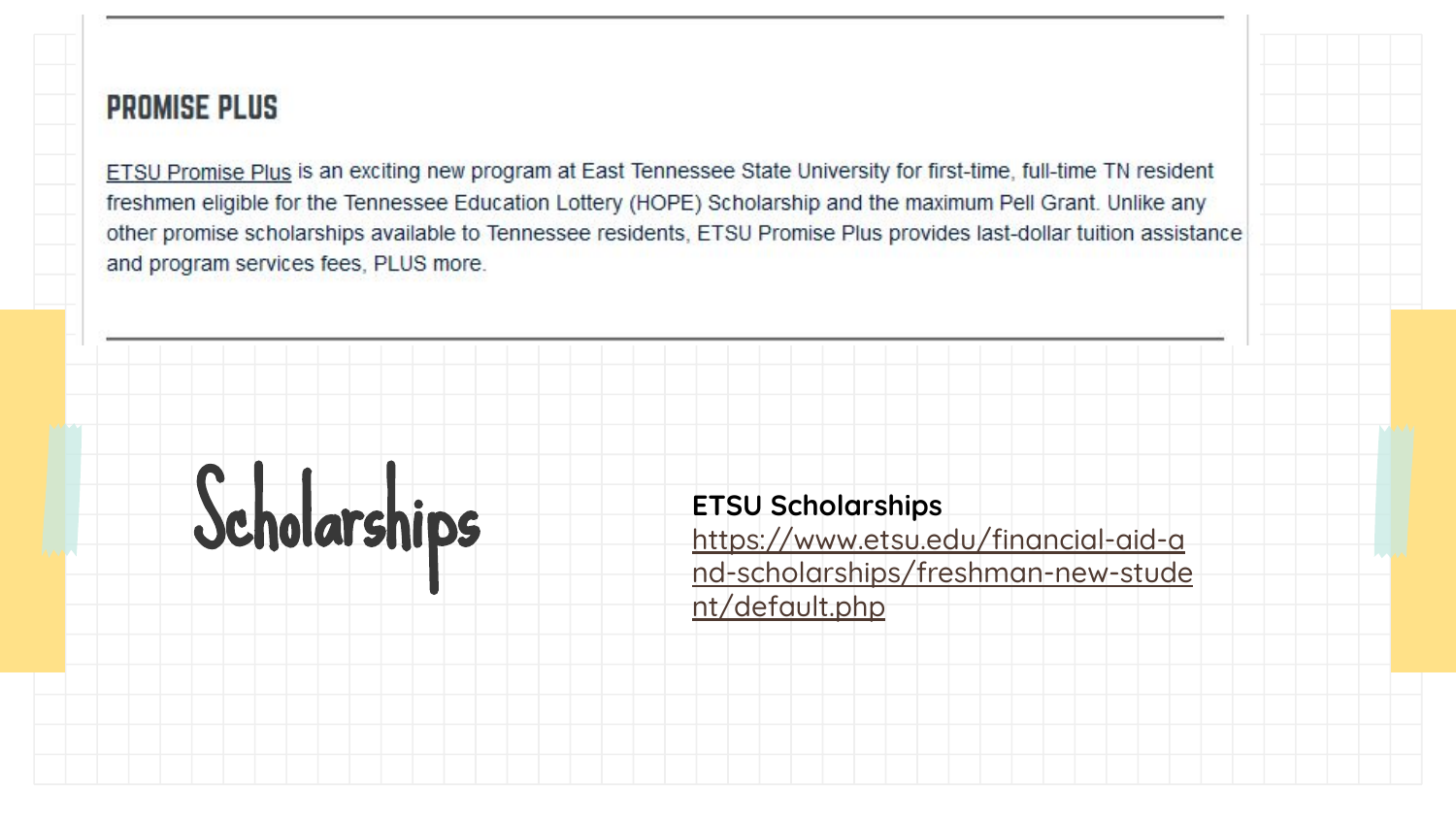# State and Federal Aid

### HOPE Scholarship

4 year school- up to \$3,500 each year as a Freshman and Sophomore; up to \$4,500 each year as a Junior and Senior.

2 year school- up to \$2,000 per year.

Aspire/General Merit/

#### Access

Aspire- Up to \$1,500 each year.

General Merit- Up to \$1,500 supplement to the HOPE scholarship.

Access- Up to \$2,500 per year.

#### PELL Grant

The maximum Federal Pell Grant for 2021/2022 will be \$6,495.

The amount awarded is based on Expected Family Contribution, cost of attendance, and enrollment status.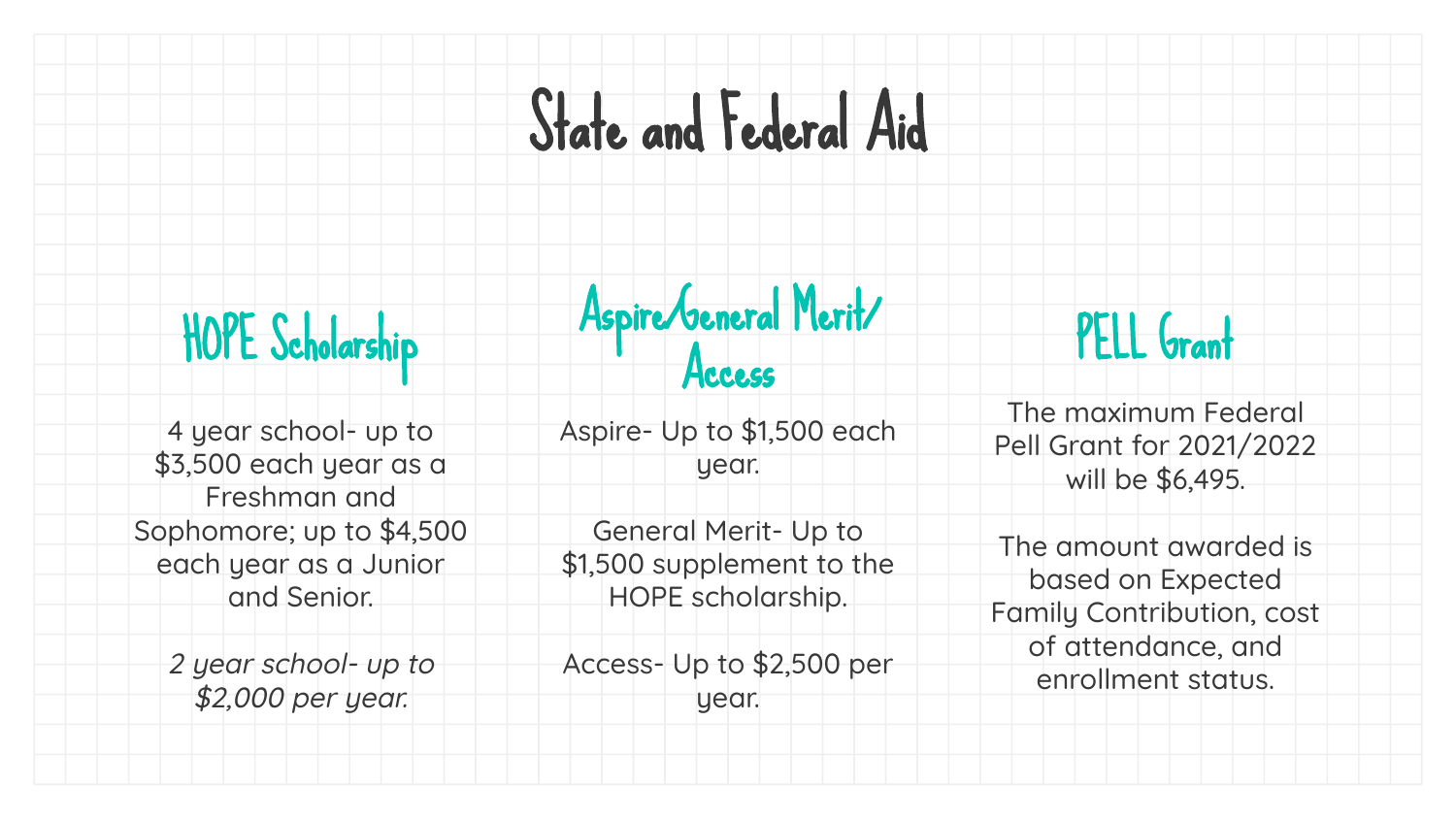If you plan on attending ETSU and living on the campus your total cost of attendance for the year (tuition, fees, and room & board) is \$18,608.

You have a 3.5 GPA and scored a composite of 25 ACT Your family's income is below \$35,000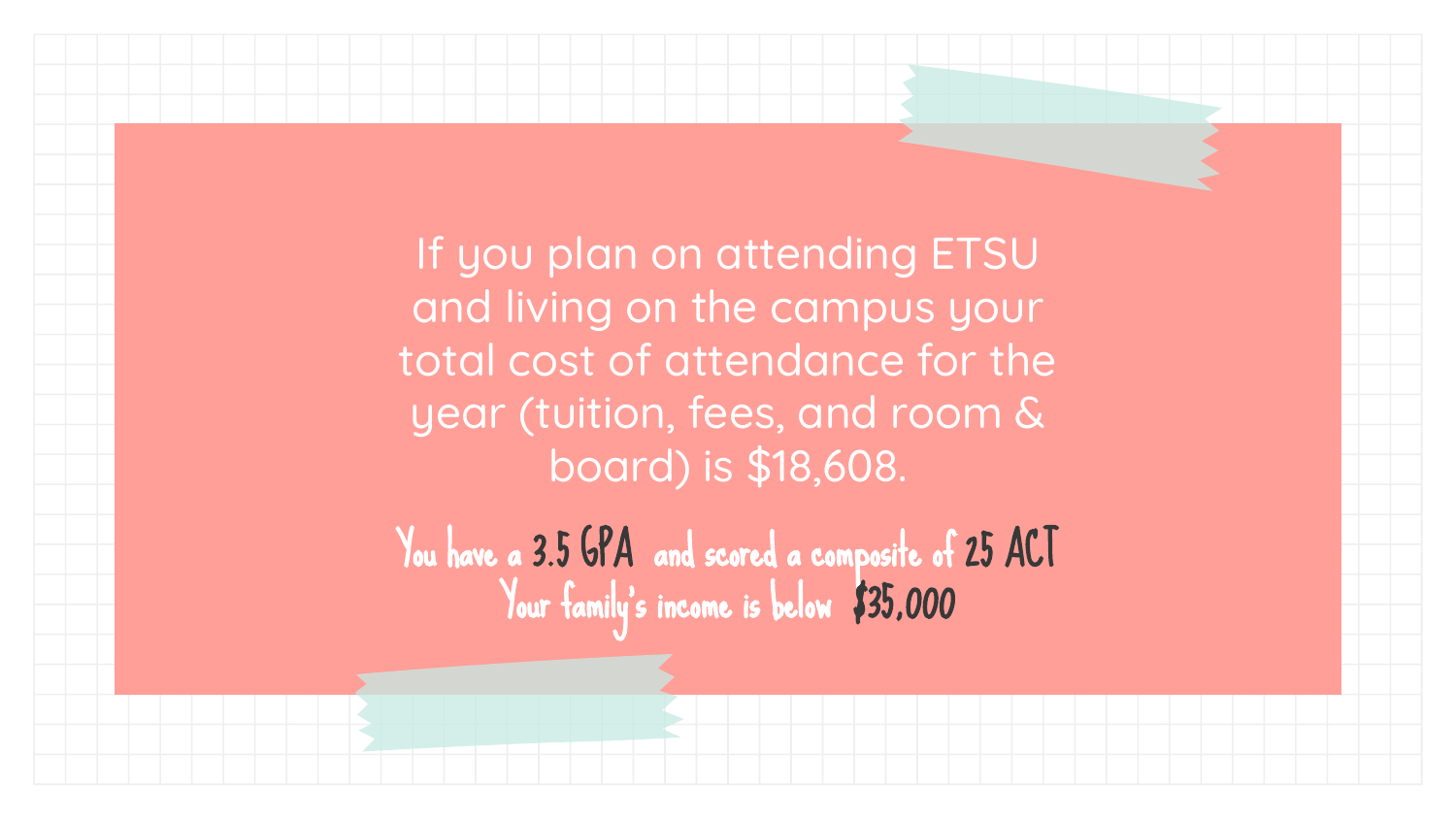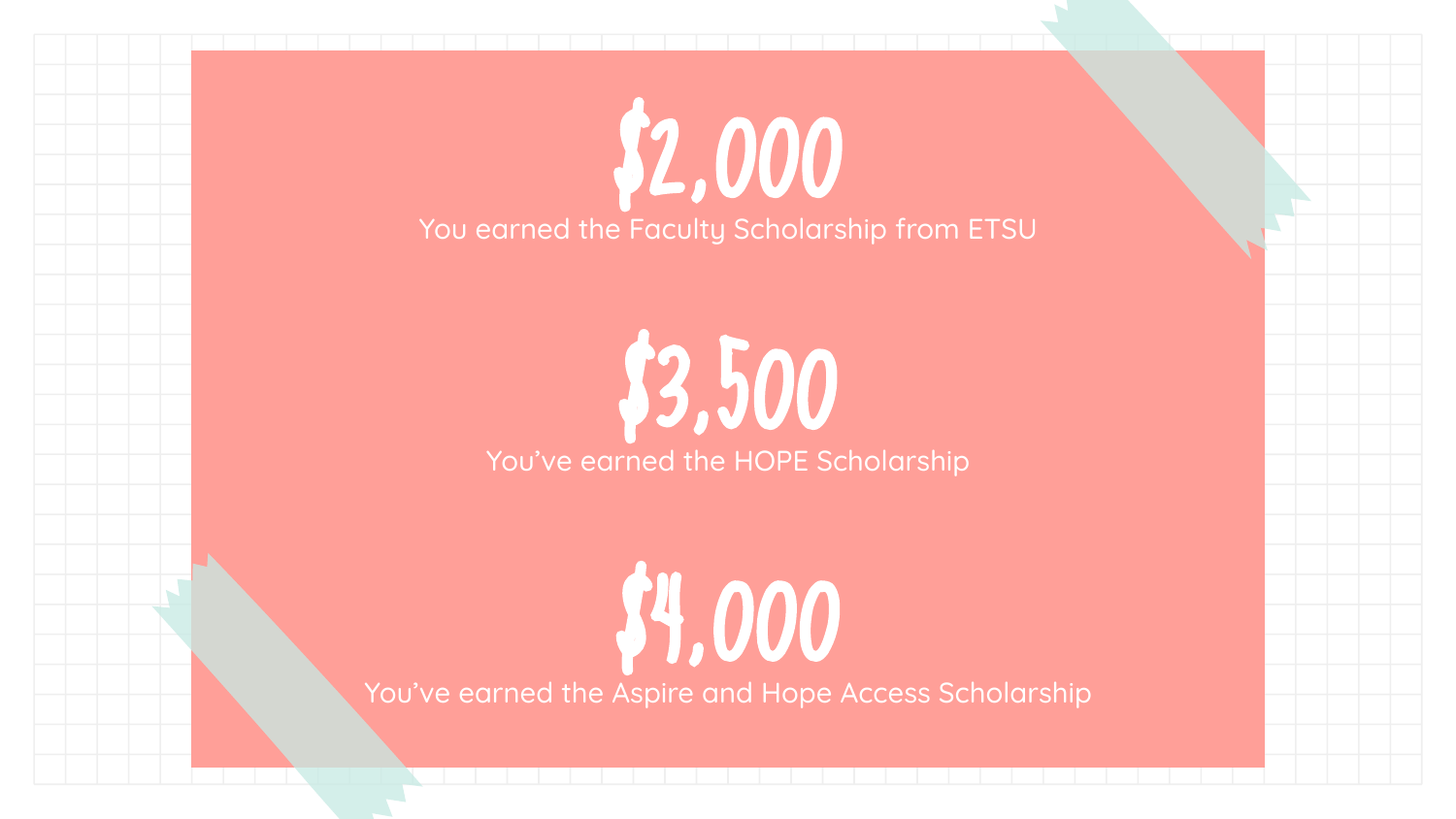Your family's income is below \$35,000 so you qualify for the full Pell Grant amount.

\$6,345

# TOTAL- \$15,845

This is what you've earned in scholarships so far....

Still only need- \$2,763

You only need \$2,763 and you haven't even applied for the school's endowed scholarships or departmental scholarships.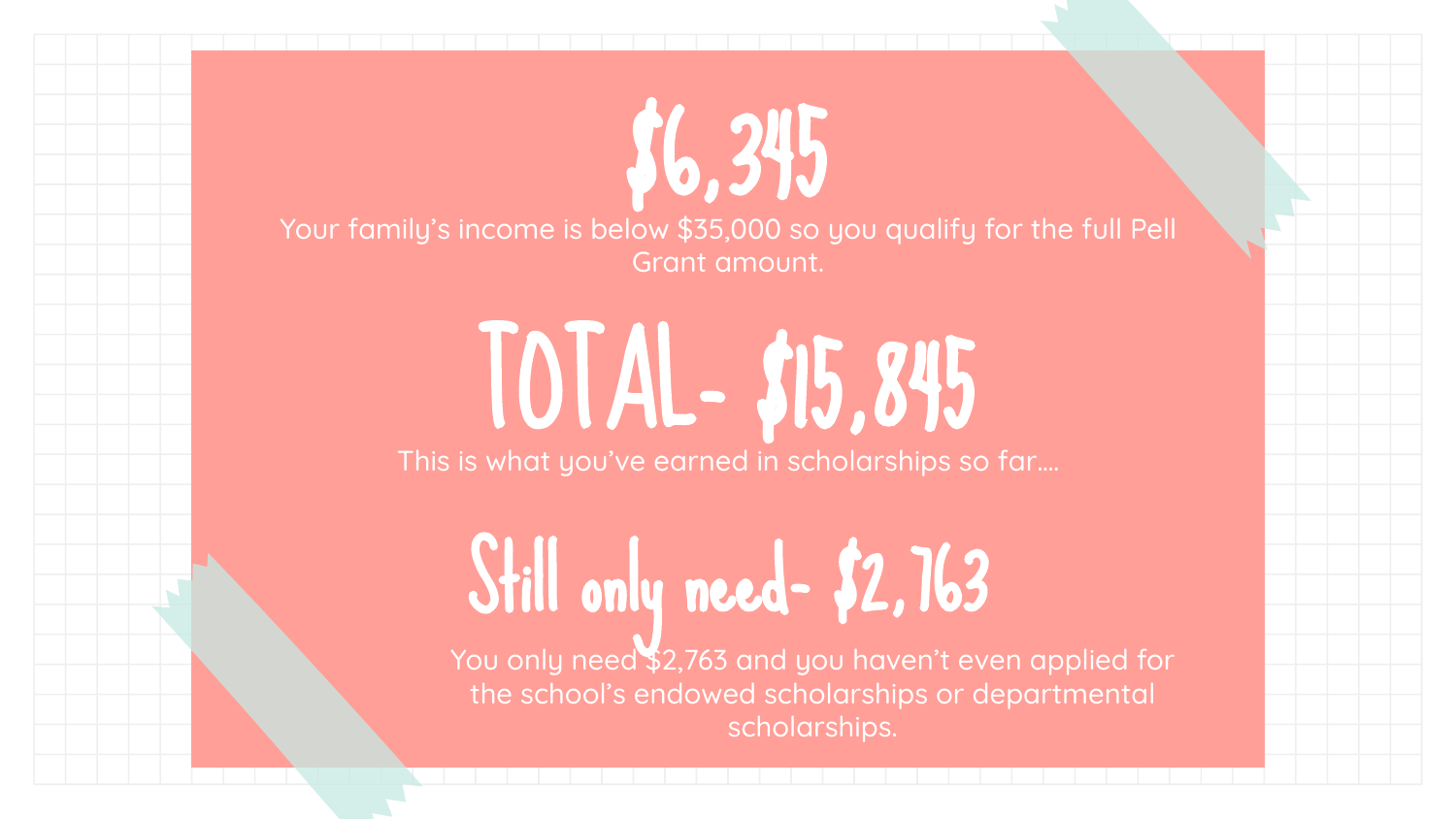# What If?

What if you chose to live at home and commute?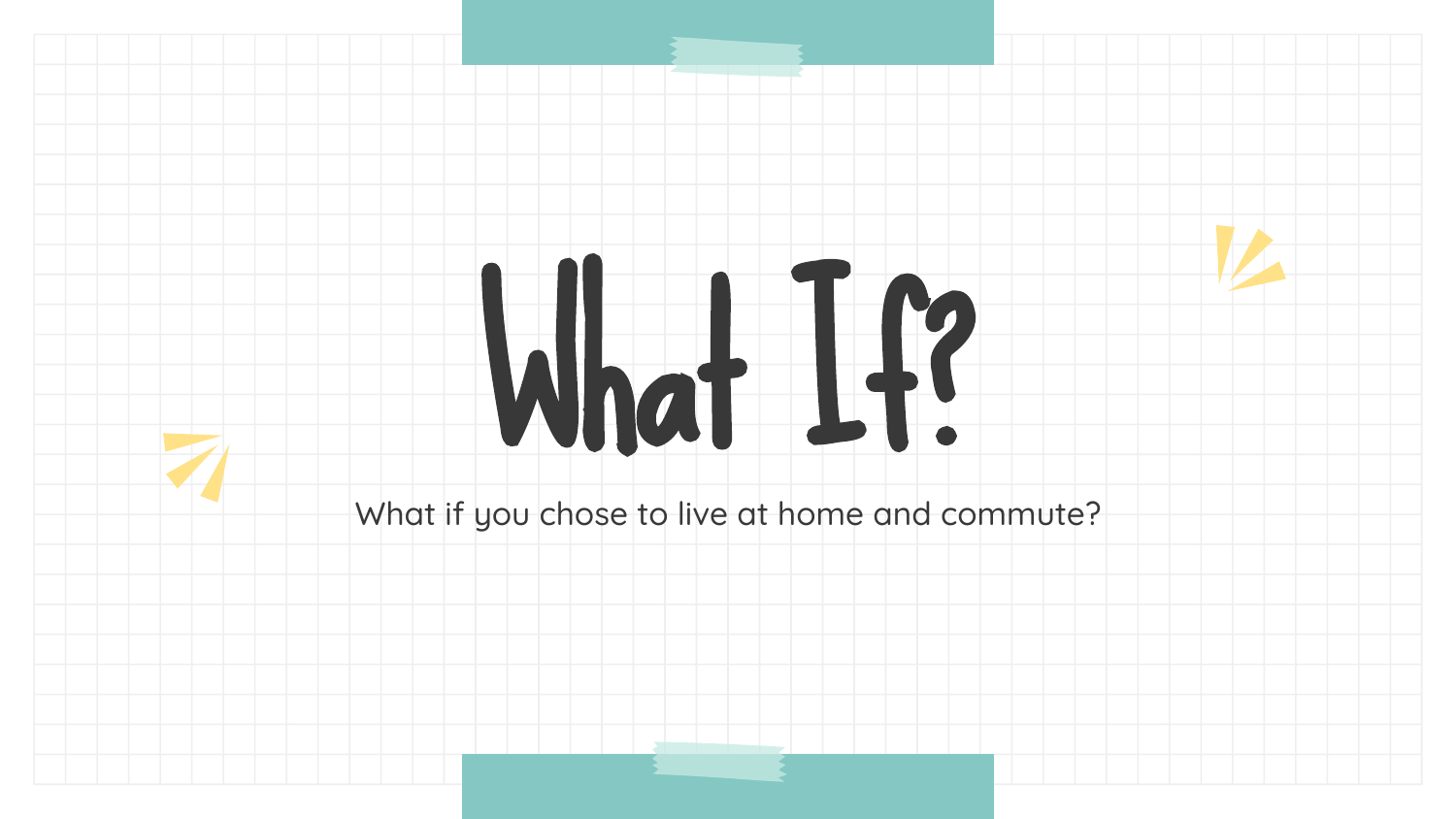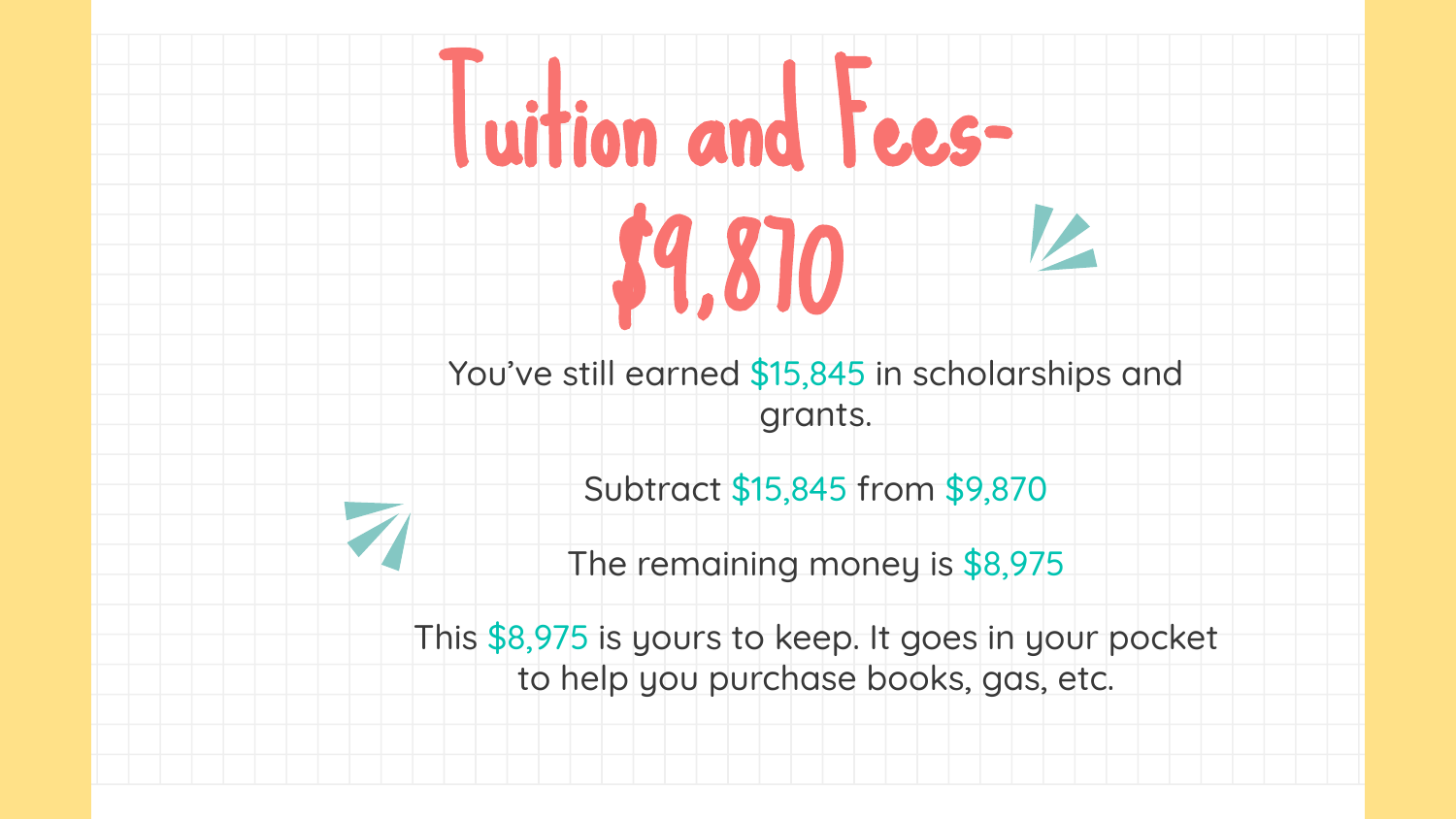# Semesters

When you start researching colleges and their costs, most of the time it will give you the total cost of attendance for the whole year. Once the school receives your financial aid they will go ahead and pull out money to cover your **direct costs**. If you have any money left over they will give you the remainder.

However, financial aid is divided up into 2 semesters. You will get half during the fall and the rest in the spring.

This means that you will need to plan out how much your i**ndirect costs** will be ahead of time.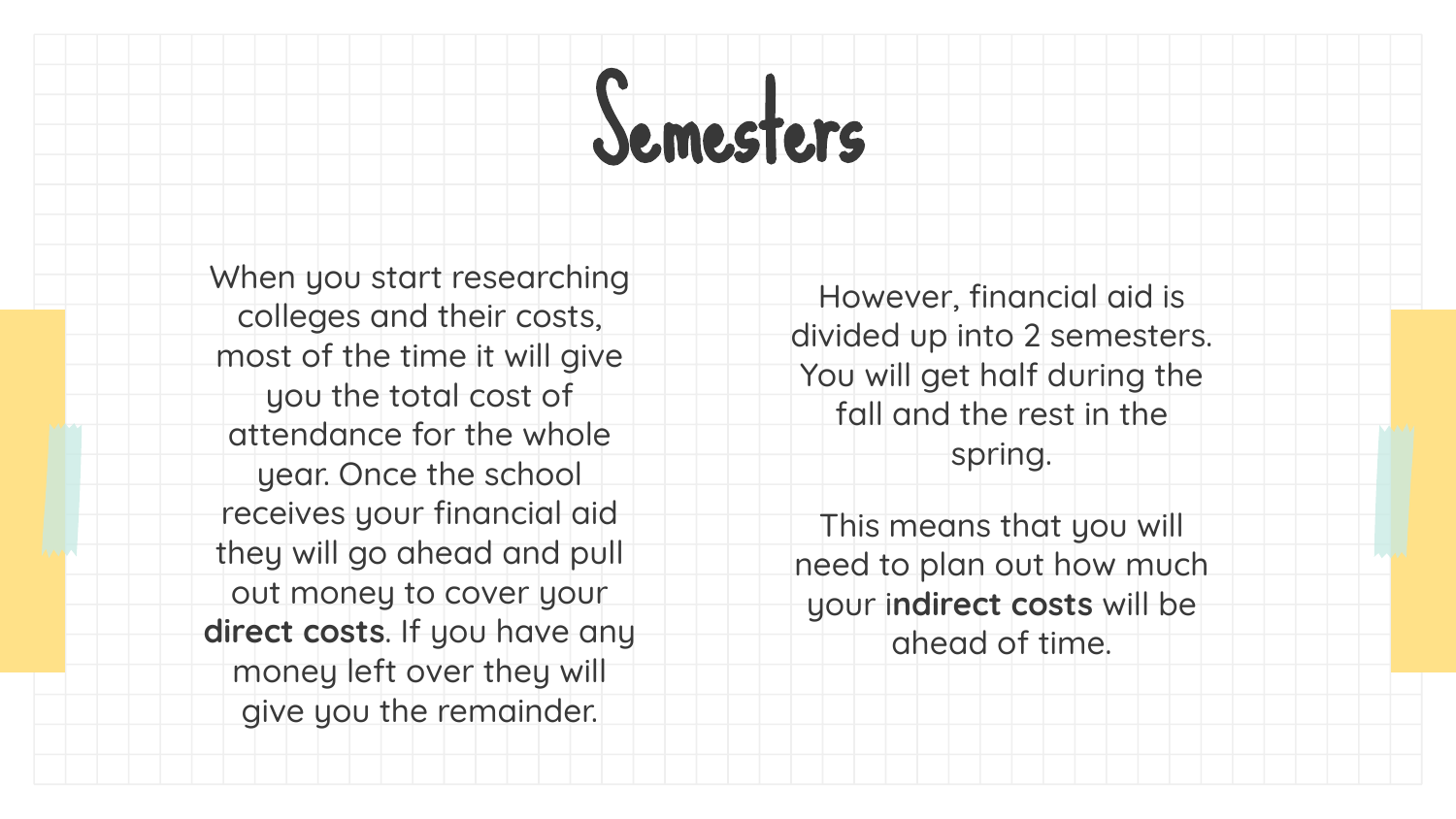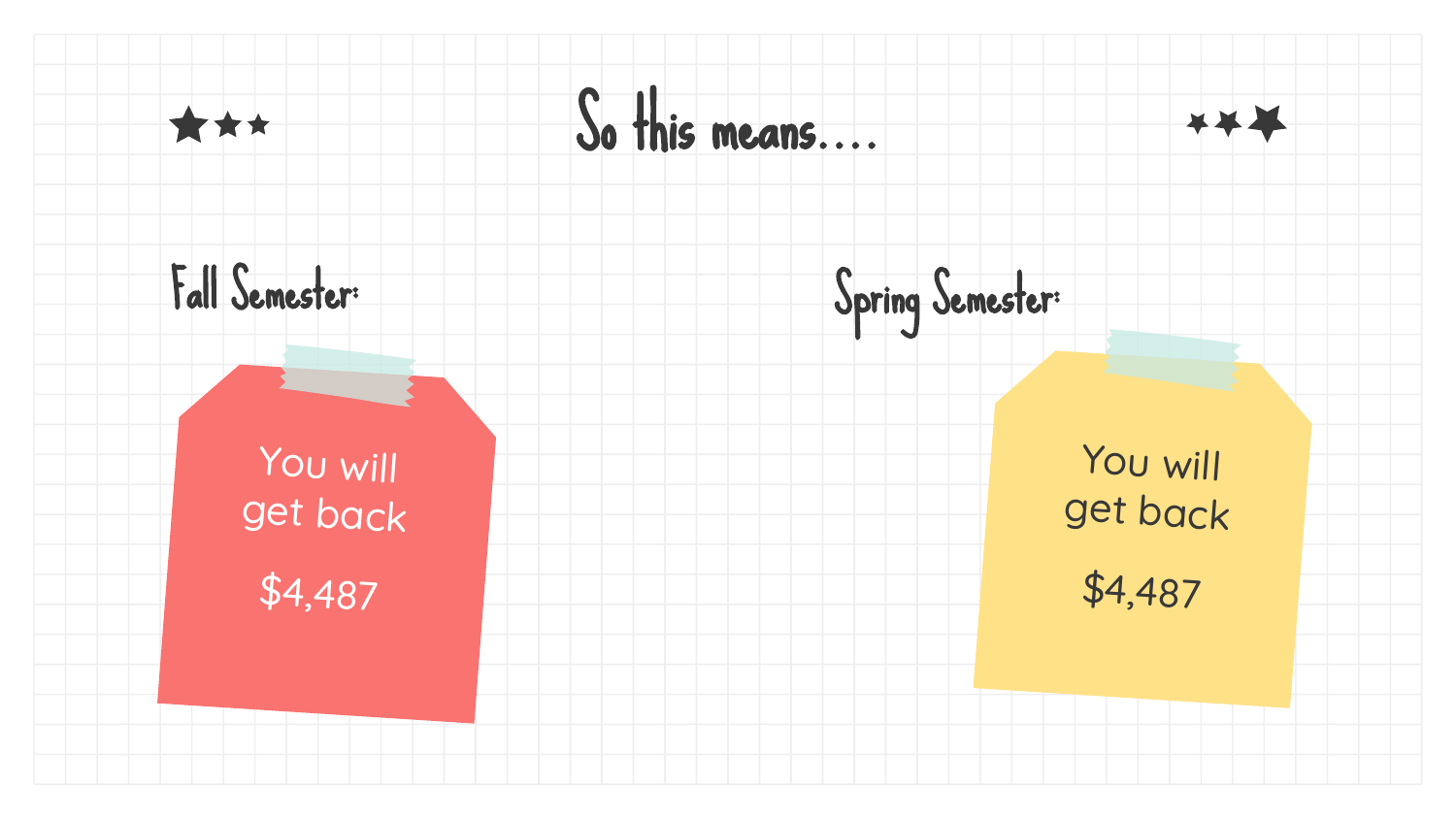



#### Ways to Cut College Costs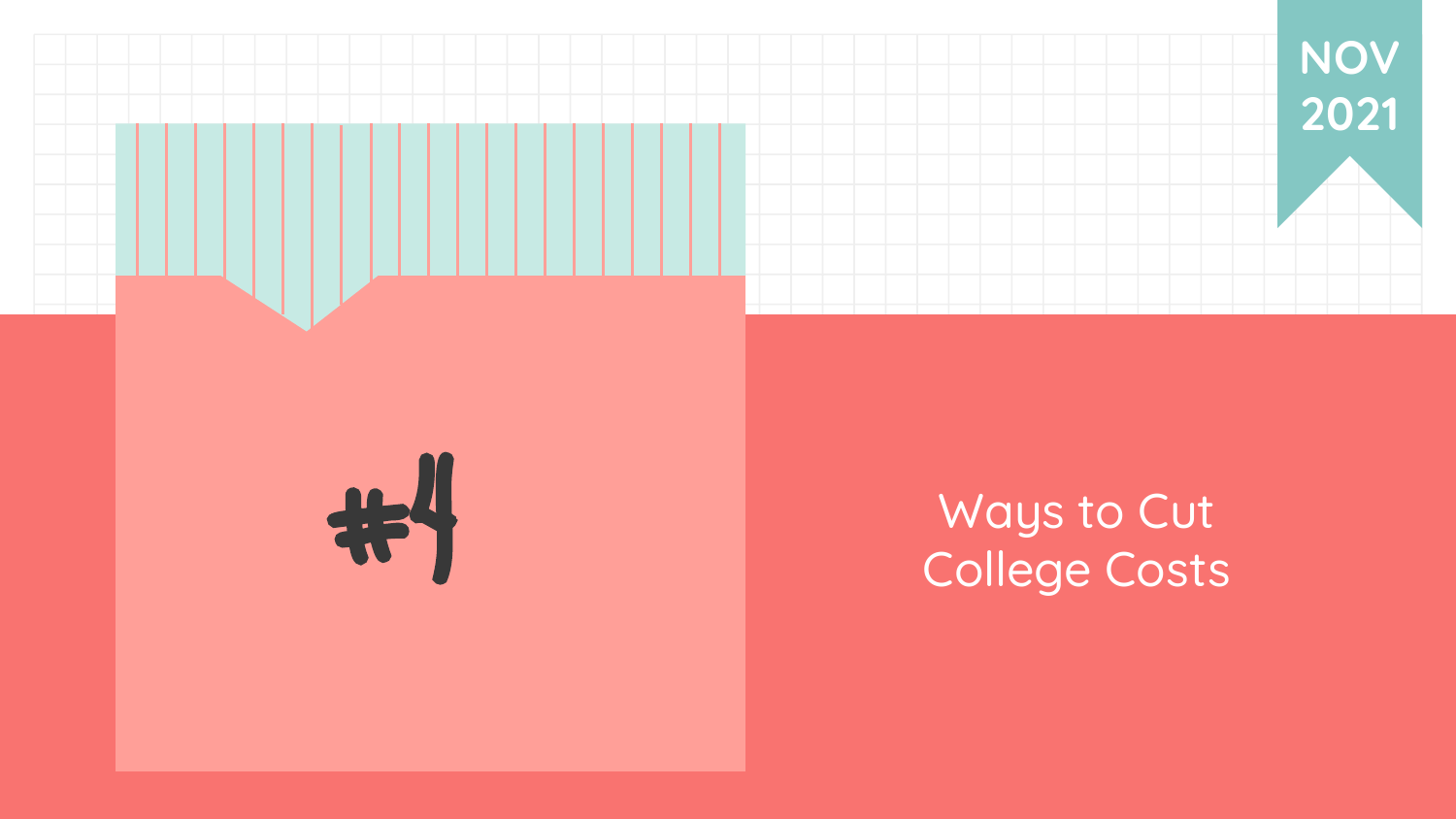# Ways to Lower College Costs

Get a job.

Research schools that may meet your academic & financial need.

Take dual enrollment classes. This reduces the number of

#### credits you need to take in college.



If you go to a college near home, consider commuting. If you live off-campus, consider sharing a house or apartment with housemates, or become a RA in the dorms.

Set a budget and stick to it!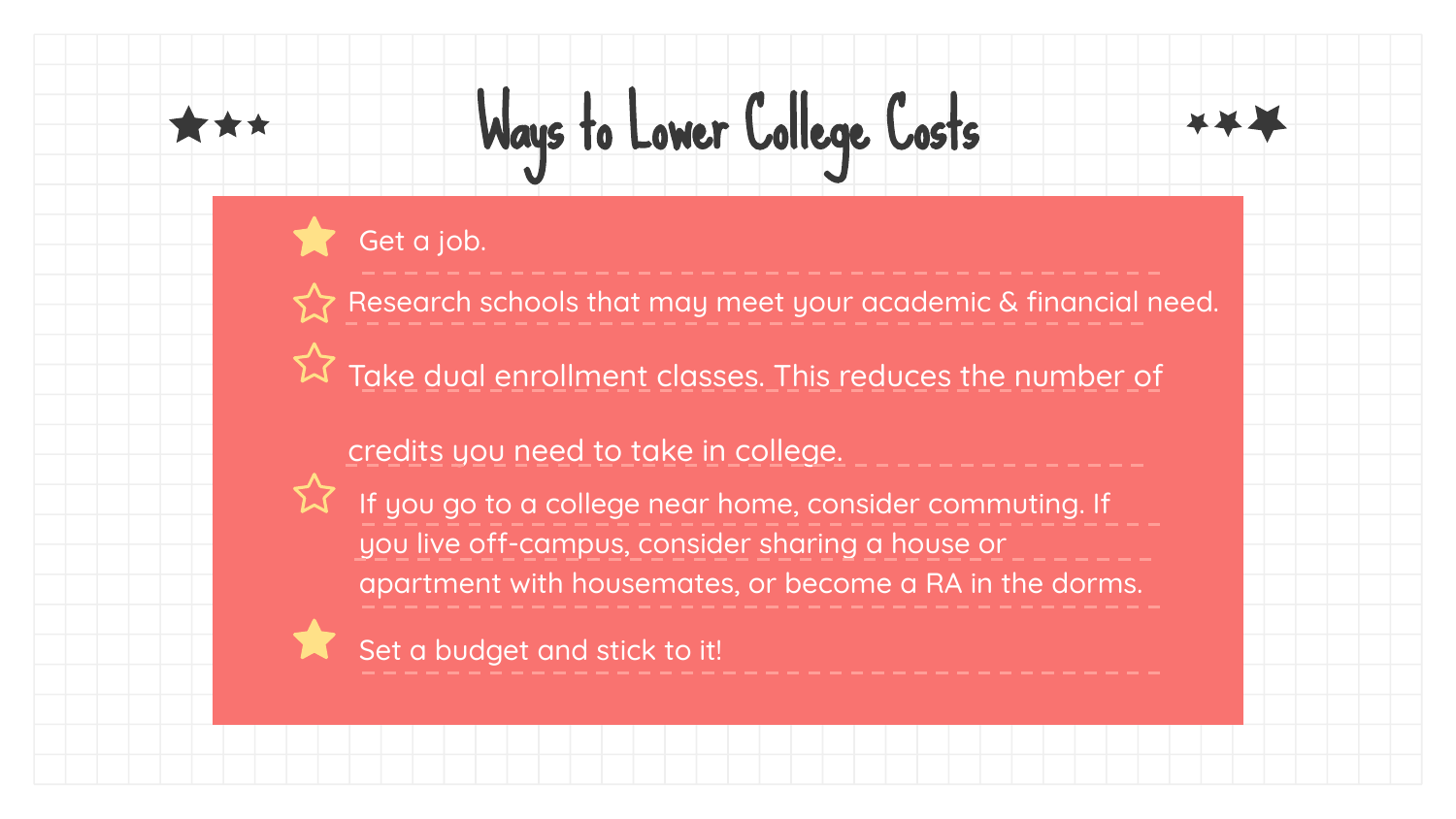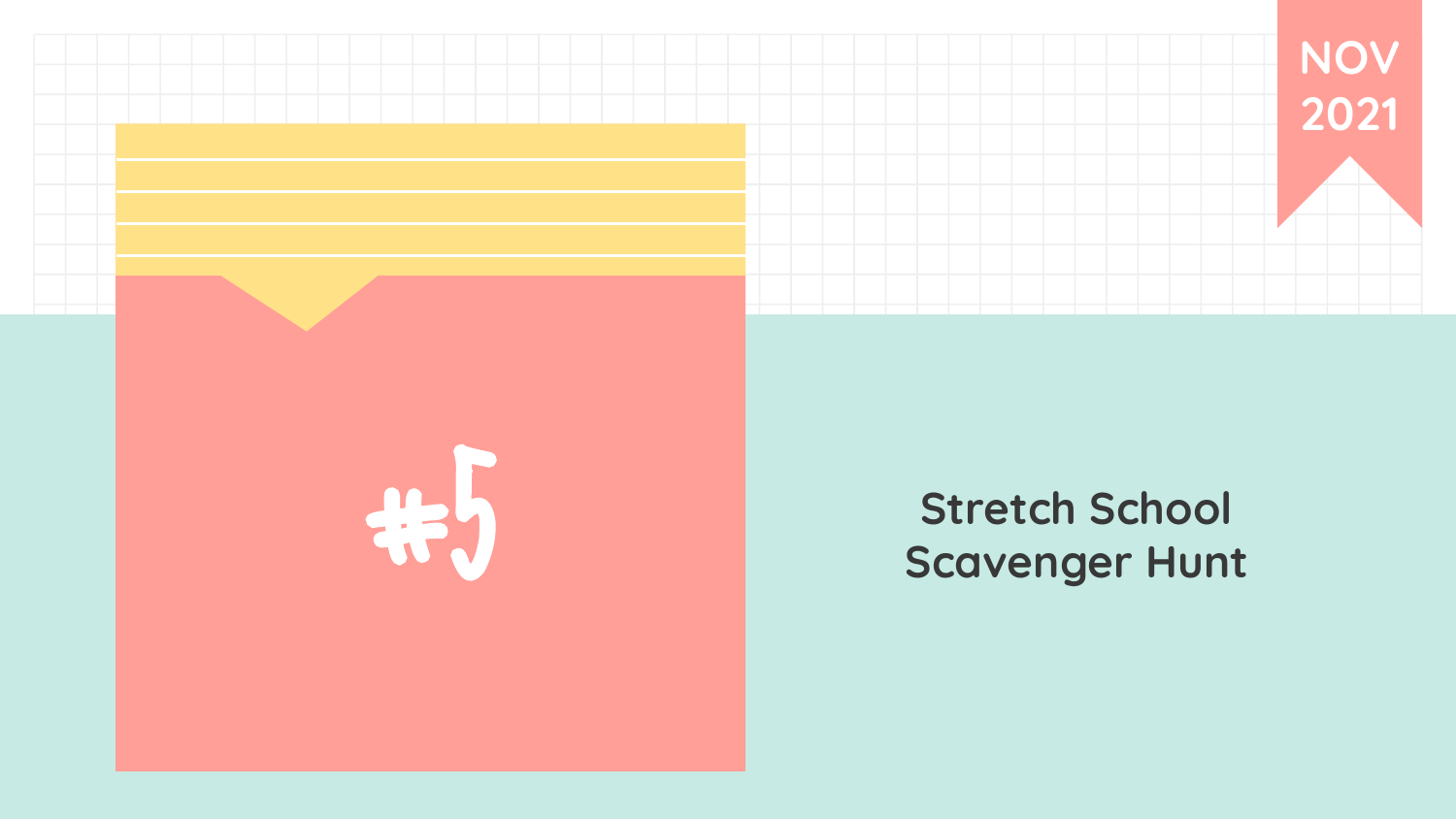# Stretch Schools

Everyone needs to allow themselves the chance to dream

Remember that a stretch school is a school that is either out of your league (in your mind) because it's hard to get into, or it is far away, or it is very expensive.

Why make you apply to this type of school?

Easy- sometimes we have students not only be admitted to a school that they thought was out of their reach, but actually get a decent financial aid package. You won't know unless you try.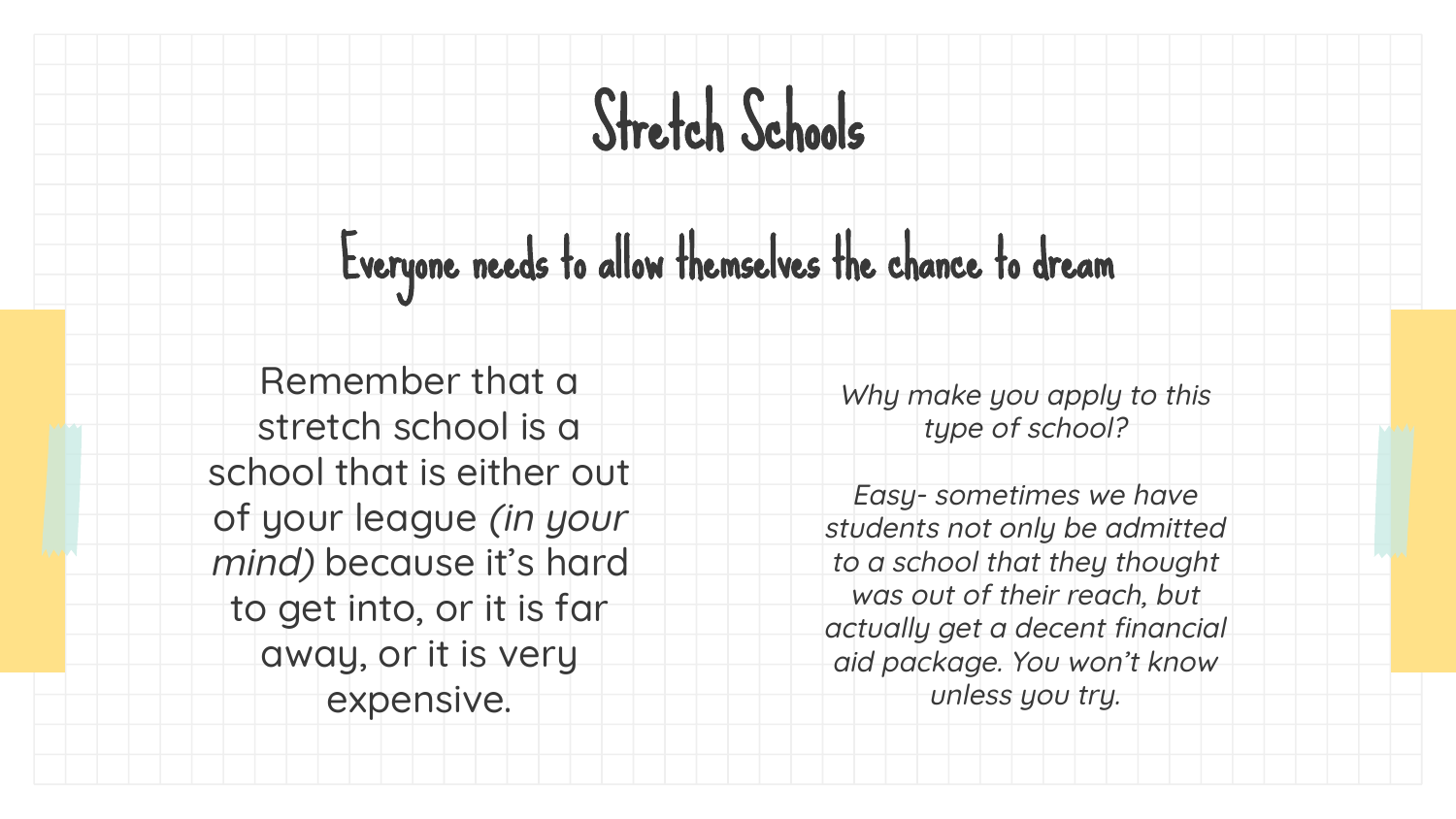# Stretch Scavenger Hunt

#### [https://forms.gle/WRb](https://forms.gle/WRbTMvd8FZFUNcNS6) [TMvd8FZFUNcNS6](https://forms.gle/WRbTMvd8FZFUNcNS6)

Think about what school you would like to consider to be your stretch school. If you are unsure you can ask me or your Ed. Specialist and we will help you.

Once you have chosen the college, we are going to find some answers to a few important questions.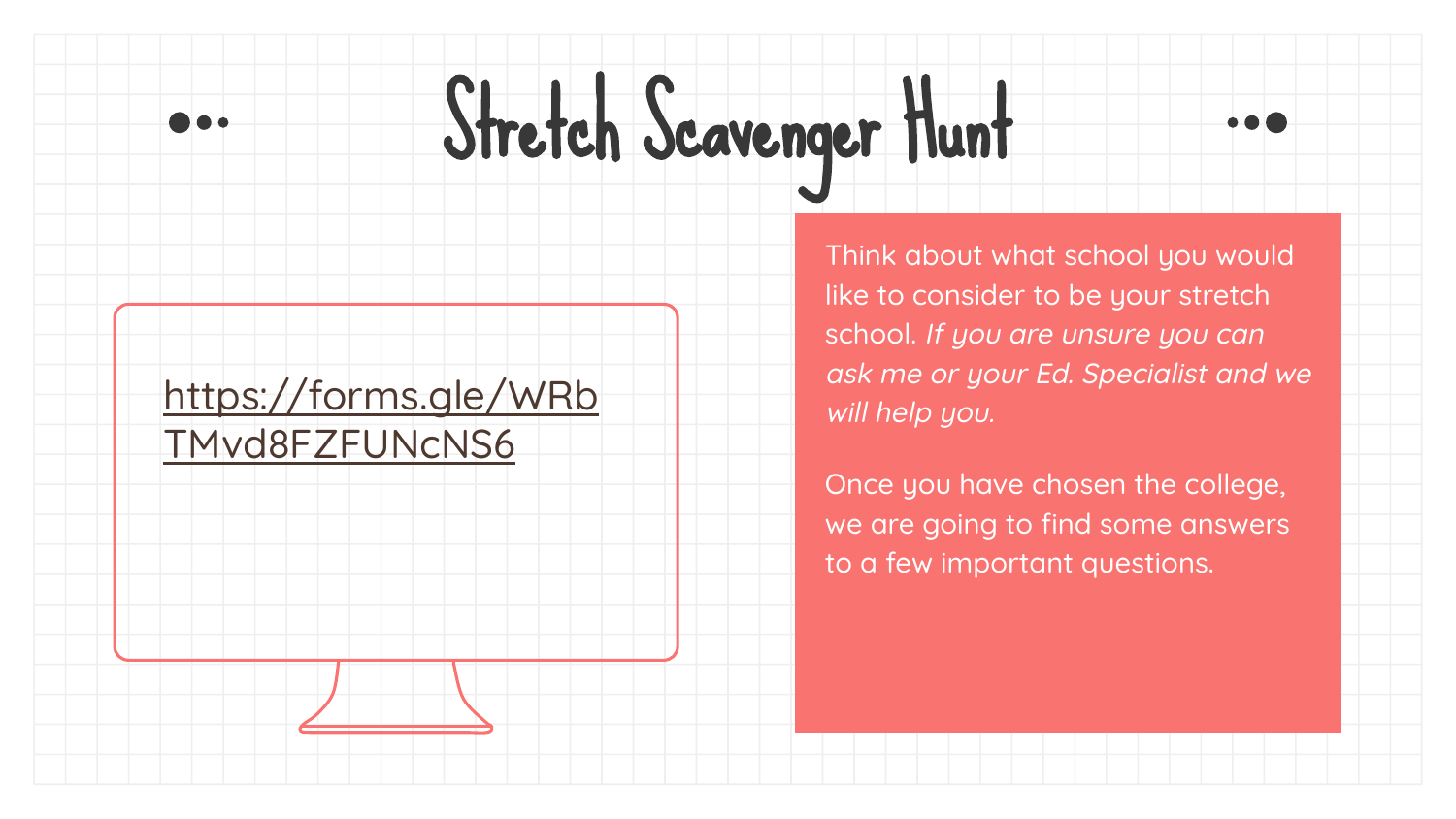

## Scholarship Time

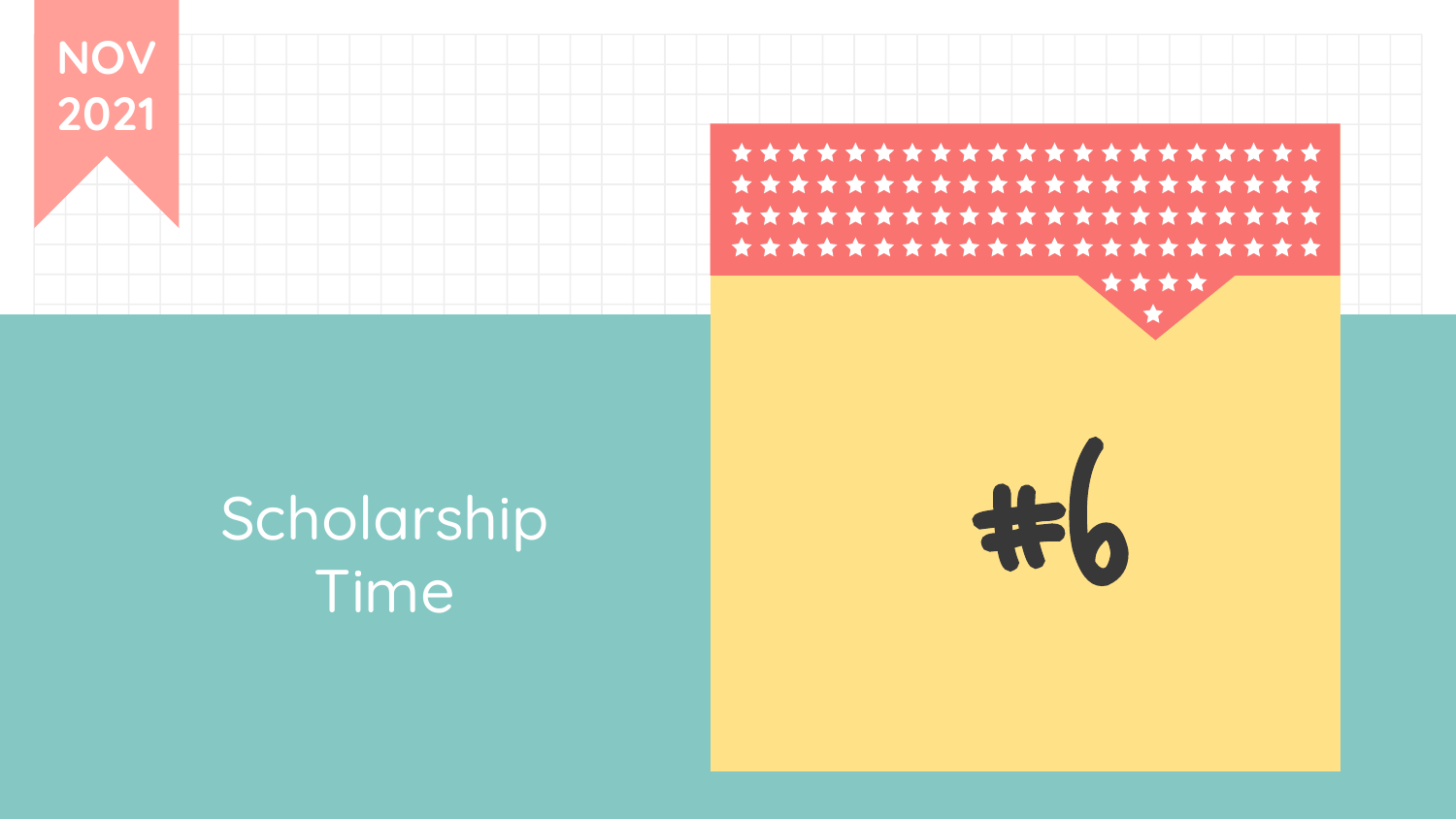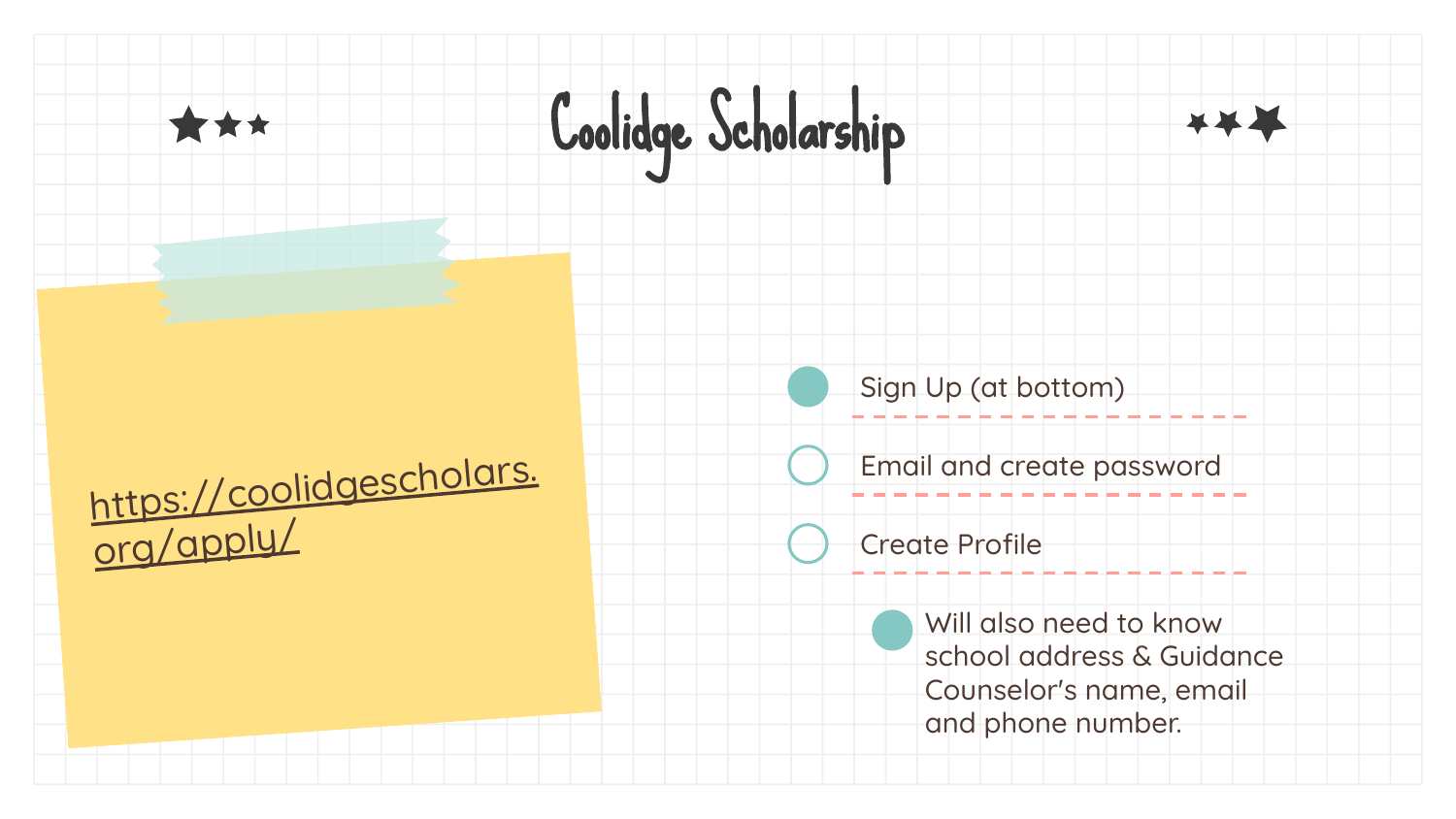#### **Honesty Statement -**

# Honesty Statement

#### **"GET STARTED"**

If you do choose to apply for this scholarship (remember it may be lengthy but if you get this scholarship it pays for ALL four years of college...it's worth *it!!*) you will need to submit 3 essays and get 2 reference letters.

This honesty statement just asks you to be honest and do the work yourself.

Type in your name at the bottom.

**Mark Complete Save Draft** 

Close

#### **ATTENTION**

President Coolidge exemplified honesty and integrity. The Coolidge Scholarship honors President Coolidge and takes special care to ensure Coolidge Scholars likewise abide by these principles. Your application will be vetted for accuracy. Applications found to contain false, misleading, or exaggerated information will be disqualified.

Please note that you, the applicant, must complete the application yourself. Parents are not permitted to complete any aspect of the application. The application requires, among other things, that you write three essays and submit a resume of accomplishments/activities. While it is okay for someone to proofread your application, all submitted materials must be your own work.

Today's competitive culture may encourage you to overstate your achievements. Please do not do this. Exaggeration will not help you win this scholarship. You should feel at ease discussing in detail everything listed in your application. A good guide: ask yourself if your own classmates/peers/teammates would agree that all information in your application is accurate and honestly reported.

By typing my name below, I certify that I have read, understand, and agree to abide by this **Honesty Statement.**\*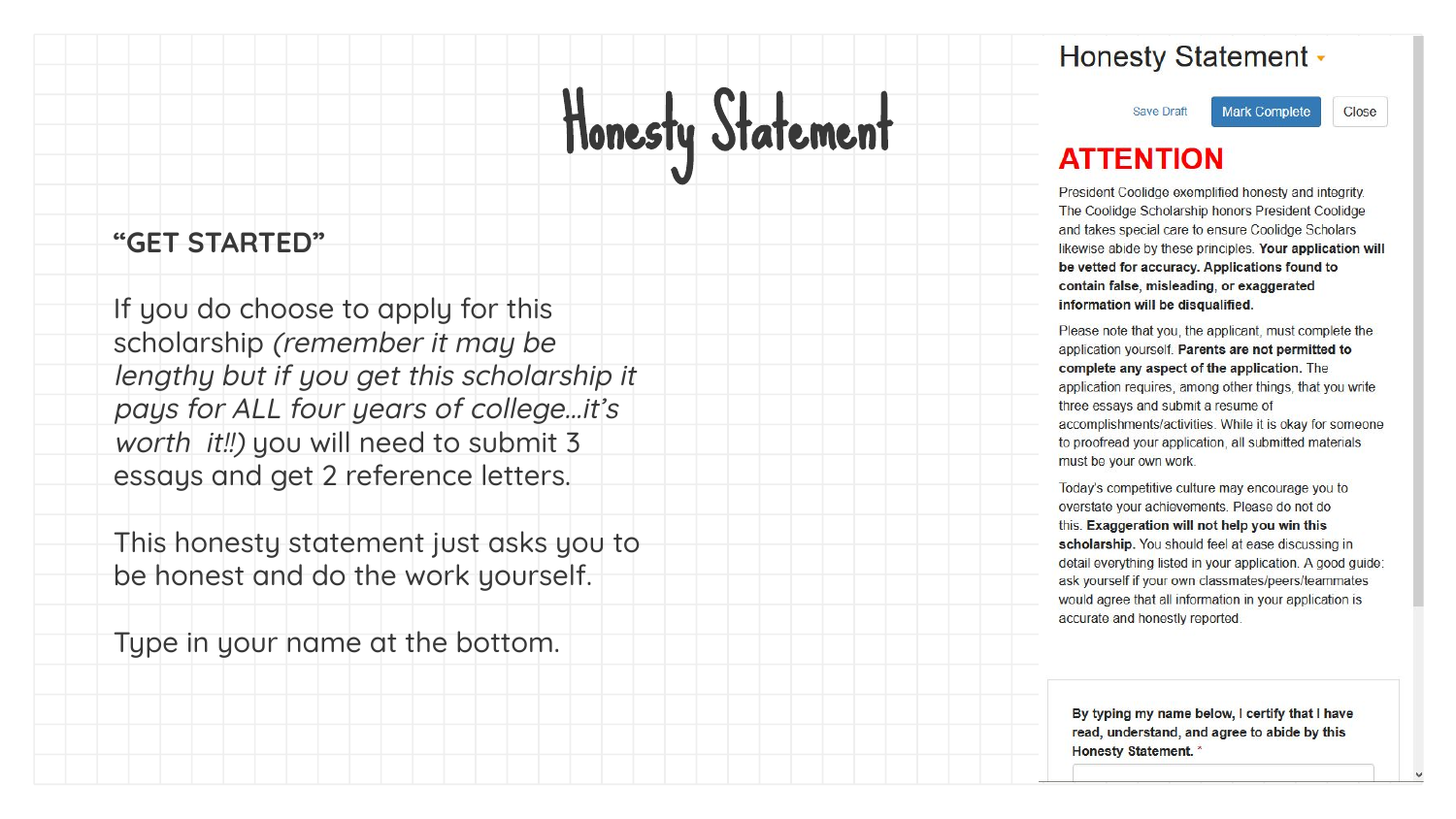## Letters of Reference

Go ahead and ask 2 people to write you a reference letter.

One person should be someone who can talk about your academic abilities. This more than likely needs to be a teacher.

The other needs to come from someone who can speak to your character and accomplishments out of the classroom. This could be a pastor, an employer, a coach, etc.

Neither of these can be a member of your family or a peer.

#### Letters of Reference

Close

Completing this form sends out an automated email to your listed letter writers. requesting that they submit a letter of reference on your behalf. School-affiliated email addresses frequently block automated emails. To avoid this issue, we strongly recommend that you list an email address for your letter writer that is not affiliated with a school. For example, a Gmail, Yahoo, AOL, Hotmail, etc. type of account is preferred over a school address

Your application must be accompanied by two letters of recommendation. One letter should come from someone who can speak to your academic abilities and achievements. The other letter should come from someone who can speak to your character and accomplishments beyond the classroom. Neither of your letter writers may be a member of your immediate or extended family or one of your peers. Please speak with your letter writers to gain their permission before you list them here.

To add a letter writer, click the "+ New Request" button below. Once you complete a Letter of Reference form, an automated email with further instructions will be sent to the email address of your letter writer.

If a letter writer becomes unable to submit a letter on your behalf, simply "Delete" their listing and then complete and submit a new listing with the information for a new letter writer.

Your letter writers will be required to submit their letters directly - this means you are not permitted to submit the reference letters yourself. You can check to see if your letters have been submitted in the boxes at the bottom of this page. If the box says "Completed" in green with a green check mark next to it, the letter has been submitted by your letter writer. If the box instead says "Sent" in black, your letter writer has been sent an automated email with instructions for submitting their letter, but they have not yet submitted their letter.

You can send a reminder to your letter writer to submit their letter by clicking the blue "Remind" box.

When you are ready, you can submit your application even if your letter writers have not vet submitted their letters. Please note that all letters must be received by the application deadline. If your letter writers encounter any difficulties, please have them contact the Coolidge Scholarship by email: coolidgescholars@coolidgefoundation.org or by phone: (202) 827-4291.

If you are homeschooled, please refer to our special homeschool quidelines, which can be found here